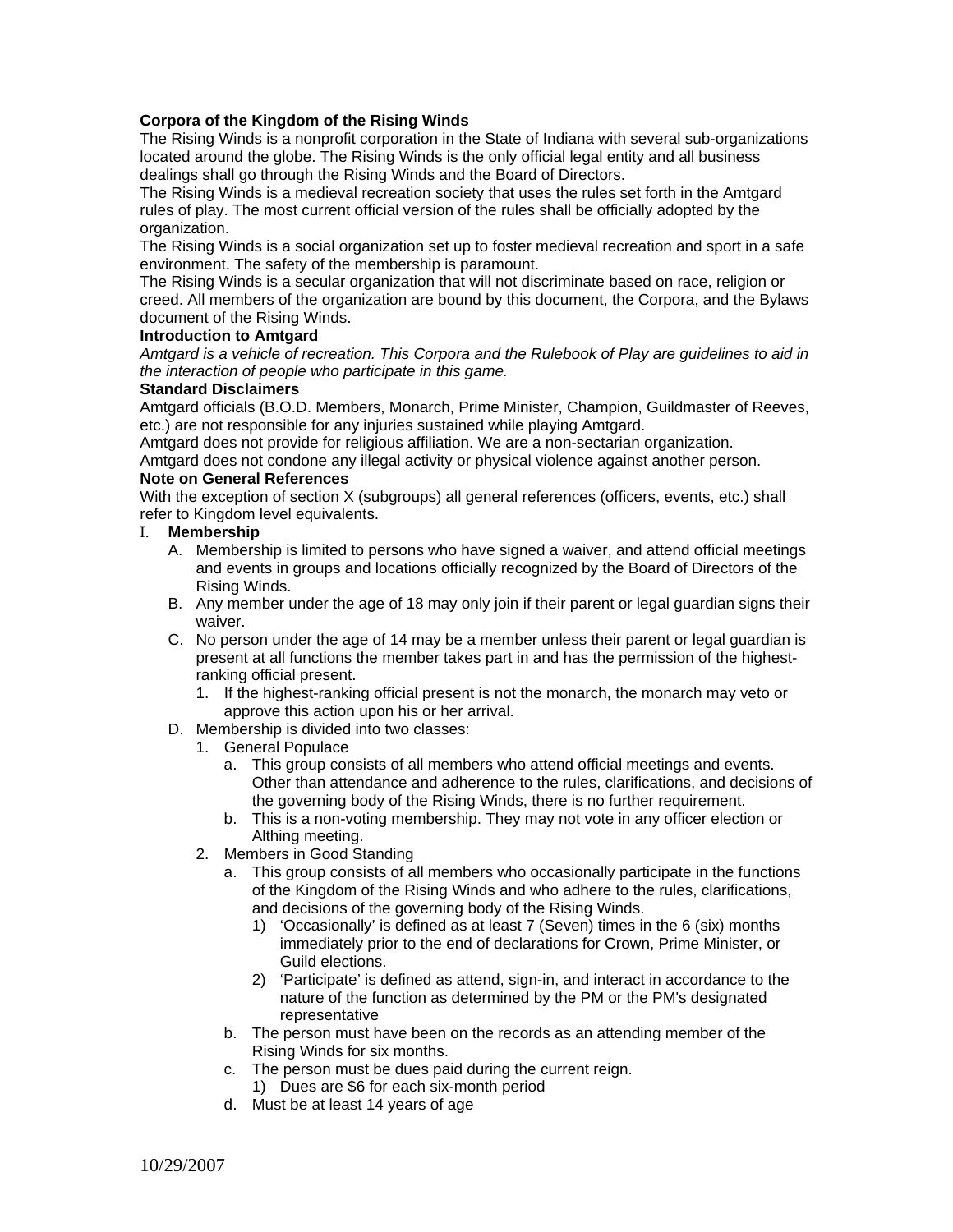- e. The person must identify the official park within the Rising Winds that they attend (A.K.A. Home Park). This should be the park they attend most, although in the case of a member who attends more than one park regularly, they may opt to select whichever park they choose.
- f. This membership class grants the following benefits:
	- 1) May vote in elections and althings
	- 2) May run for any office of their park or any Kingdom office as long as they also meet the other requirements for the given position.
- 3. Dues Paid for Life
- a. Dues paid for life, non transferable, one time fee of \$100 dollars.
- E. Membership Requirements
	- 1. All members of the Rising Winds will obey federal law and the laws of the state in which they are in.
	- 2. All members of the Rising Winds are personally responsible for their own behavior. Any physical damage to non-Rising Winds property, public property, or any other unbecoming behavior demonstrated by an individual at a Rising Winds event is the responsibility of the individual alone. The Rising Winds will not be held financially or criminally responsible for such behavior

## II. **Elected Officers**

- A. The Rising Winds shall have the following officers and requirements.
- B. The following offices may not hold any other in-game office: Monarch, Regent, Prime Minister, Champion, and Guildmaster of Reeves.
	- 1. Should an individual in one of these positions decide to run for another office, they shall step down from their position by the Qualifications Event prior to the election except in the event their position's term ends at the resolution of the election.
	- 2. A member may only declare for one of these offices at a time and may not run for any other office simultaneously.

## C. Monarch

- 1. Office Responsibility
	- a. The Monarch is responsible for public relations and Amtgard's interaction with mundania at Kingdom and Inter-Kingdom events.

This includes but is not necessarily limited to:

- 1) Recruiting
- 2) Speaking to interested passersby or delegating someone required to maintain a good image in the community.
- 3) Dealing with Police, Rangers, and whatever other forms of mundane authority need to be addressed.
- b. The Monarch shall preside over and conduct all ceremonies and functions.
- c. The Monarch shall ensure the publication of a calendar of all Kingdom events within 30 days of his or her coronation.
- d. At the start of his or her term, the Monarch shall sign a contract that states their fiduciary responsibility to the corporation. Each Monarch shall be held personally responsible for funds in their care and shall make amends should those funds turn up missing.
- e. At the end of his or her term, the Monarch shall present a list of awards, titles, and honors given by him/her during his/her reign to the incoming Monarch or the Prime Minister.
- f. With in one month of the beginning of his/her term he Monarch shall compile all lists of awards, titles, and honors given previously for his/her records. He/She shall then forward a complete copy of that list to all of his/her Monarchs if applicable.
- 2. Office Requirements
	- a. To be eligible, the Monarch must:
		- 1) Be a member in good standing.
		- 2) Be at least 18 years old at the time of election.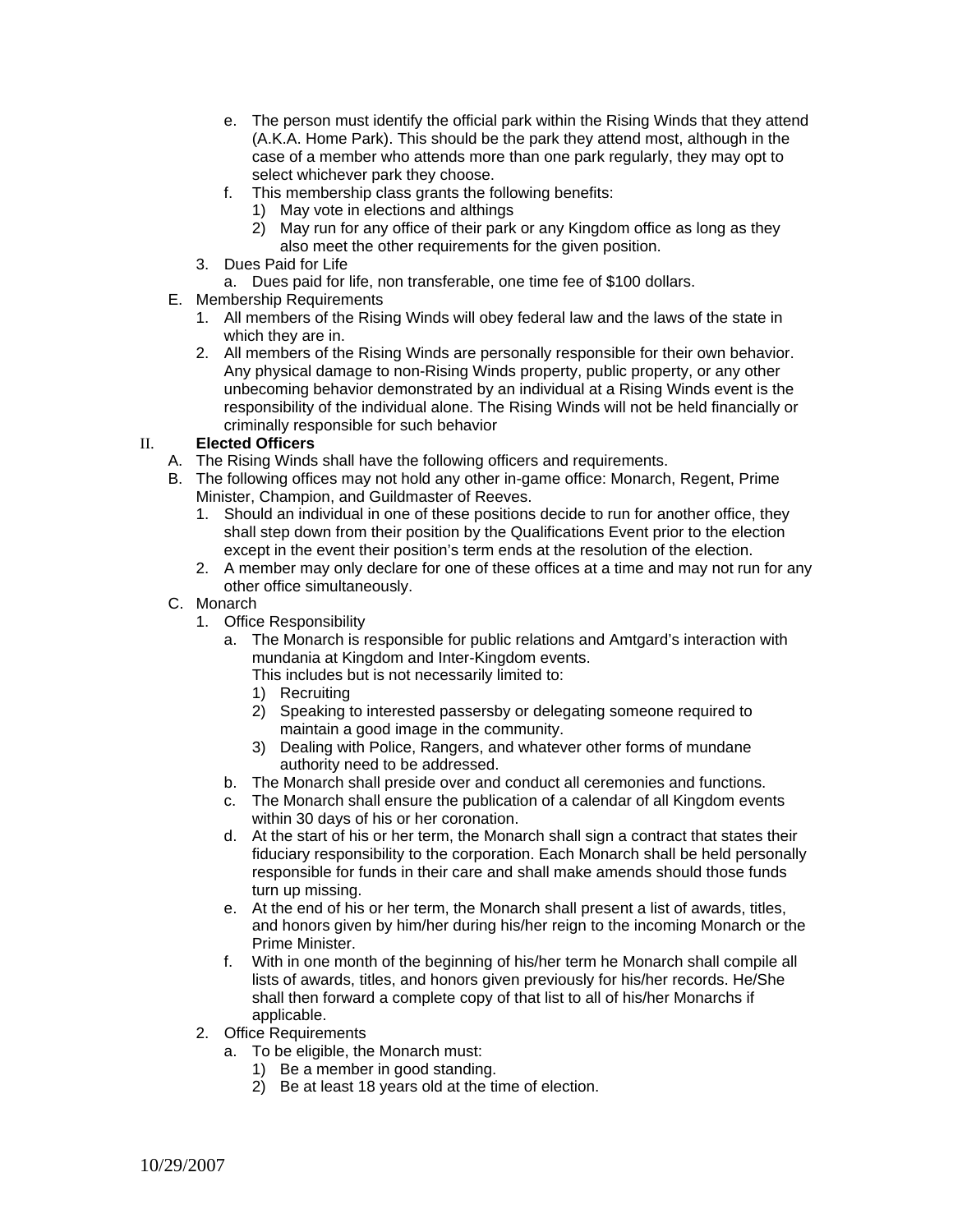- 3) Submit ten entries in at least 7 categories in the cultural qualifications immediately prior to the election with an average score of 3.
- 4) Enter at least ten events during the Warskill Events.
	- a) A personal champion may be requested as per section "IX.1" (Events section).
- 5) Pass the Reeves test with a score of 70% or better.
- 6) Have a phone and working phone number.
- 7) Should none of the candidates for this office qualify in a specific office requirement, that requirement shall be waived for the candidates.
- 8) Must pass a Corpora test with a score of 70% or better.
- 3. Official Powers
	- a. The Monarch shall pick his or her official title for the reign.
	- b. The Monarch will have an automatic seat on the Board of Directors.
	- c. The Monarch shall have the power to resolve any issues not covered by this document. The invocation of this power must be reported at the next scheduled Althing.
	- d. The Monarch will have the power to break ties at Althings and non-monarch elections.
	- e. The Monarch is not required to pay any fees or dues during his/her term.
	- f. The Monarch may award any honor, title or award mentioned in section "VIII" (Awards section) of this document.
		- 1) Awards and honors may never be given to members of other kingdoms without the permission of the monarch of that kingdom
	- g. The Monarch may create new honors, awards, and titles. These new honors, awards, and titles may not be considered as suggested criteria for any of the four orders of knighthood.
	- h. Monarch may remove (strip) a title of honor granted by the Rising Winds or one of its subgroups from a person for repeated proven violations of the corpora and/or rulebook under the following conditions:
		- 1) Agreement of 2/3 of the majority at an Althing,
		- 2) Agreement of the Prime Minister,
		- 3) Agreement of 4/7 of the B.O.D. if the person to be stripped no longer resides in the Rising Winds.
	- i. The Monarch may spend up to 10% of the treasury every month in order to run the group without an Althing vote being held.
	- j. The Monarch may receive the title of Duke/Duchess after his/her term is over (or Arch Duke/Duchess for serving two or more terms).
- 4. Limits of the Office
	- a. Should the Monarch miss more than four weeks in a row or twelve weeks total during their reign, he/she shall descend from office.
		- 1) Exception: Special situations will be taken into consideration by an Althing vote
	- b. The membership may by 2/3 Althing vote of participating members in good standing remove the Monarch from office
	- c. No Monarch may have this position for more than two consecutive terms.
- D. Regent
	- 1. Office Responsibility
		- a. Primarily responsible for fostering the Arts and Sciences in the Rising Winds.
		- b. Assumes all duties, responsibilities, powers and limits of office of the Monarch in his/her absence.
		- c. The Regent shall head and be responsible for the Colleges of Arts and Sciences.
		- d. The Regent is responsible for organizing the Midreign feast and the Crown Coronation feast at the end of his/her term.
		- e. Shall be responsible for running the Dragonmaster competition during his/her reign.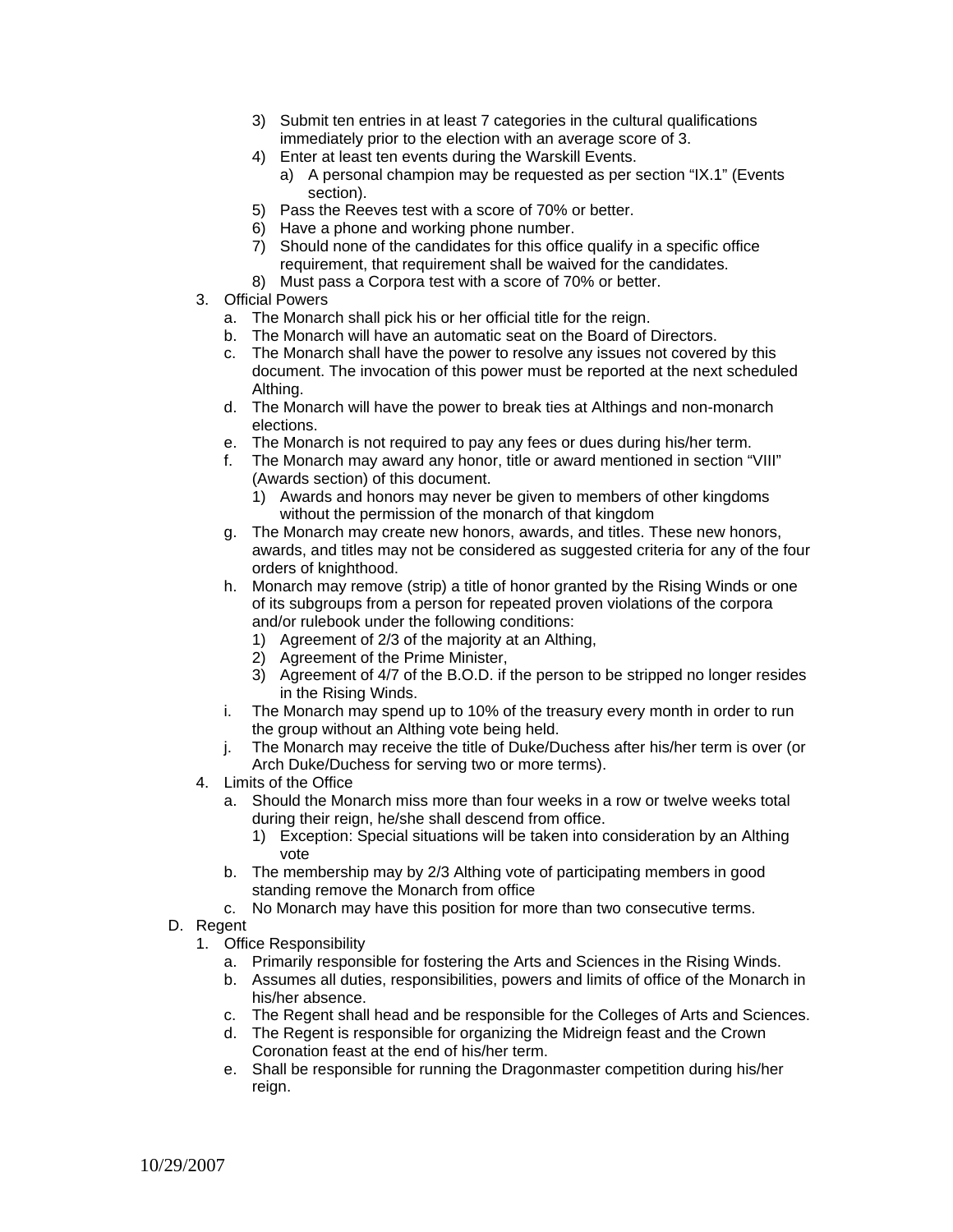- f. Shall be responsible for running the cultural qualifications event at the end of his/her term.
	- 1) Should they be running for another term or position, they shall appoint their assistant or a member in good standing to run the cultural qualifications in their stead.
- g. At the end o his or her term, the Regent shall present a list of awards, titles, and honors given by him/her during his/her reign to the incoming Monarch or Prime Minister.
- h. With in one month of the beginning of his/her term the Regent shall compile all lists of awards, titles, and honors given previously for his/her records. He/She shall then forward a complete copy of that list to all of his/her Regents if applicable.
- 2. Office Requirements
	- a. To be eligible, the Regent must:
		- 1) Be a member in good standing.
		- 2) Be at least 18 years old at the time of election.
		- 3) Submit ten entries in at least ten categories in the cultural qualifications immediately prior to the election with an average score of 3.
		- 4) Enter at least ten events during the Warskill Events.
			- a) A personal champion may be requested as per section "IX.2" (Events section).
		- 5) Pass the Reeves test with a score of 70% or better.
		- 6) Must pass a Corpora test with a score of 70% or better.
		- 7) Have a phone and working phone number.
		- 8) Should none of the candidates for this office qualify in a specific office
		- requirement, that requirement shall be waived for the candidates.
- 3. Powers
	- a. Should the Monarch be removed from office, either voluntarily or forcibly, the Regent shall take the position of monarch and appoint a member in good standing to hold the position of Regent.
	- b. The Regent may bestow the following orders:
		- 1) Dragon
		- 2) Lion
		- 3) Owl
		- 4) Rose
		- 5) Garber and Armorer credits
		- 6) Chamberlain (a.k.a. Smith Credit)
		- 7) Note: Awards and honors may never be given to members of other kingdoms without the permission of the monarch of that kingdom.
	- c. The Regent is not required to pay any fees or dues during her/his term.
	- d. The Regent may create new honors and awards in keeping with her/his duties. These new honors and awards may not be considered as suggested criteria for any of the four orders of knighthood.
	- e. The Regent may receive the title of Count/Countess after her/his term is over.
- 4. Limits of the Office
	- a. Should the Regent miss more than six weeks in a row or ten weeks total during their reign, he/she shall descend from office.
		- 1) Exception: Special situations will be taken into consideration by an Althing vote
	- b. The membership may by 2/3 Althing vote of participating members in good standing remove the Regent from office.
	- c. No Regent may have this position for more than two consecutive terms.
- E. Prime Minister:
	- 1. Office Responsibility
		- a. The Prime Minister is responsible for the following aspects of the group funds:
			- 1) Collection of all fees and dues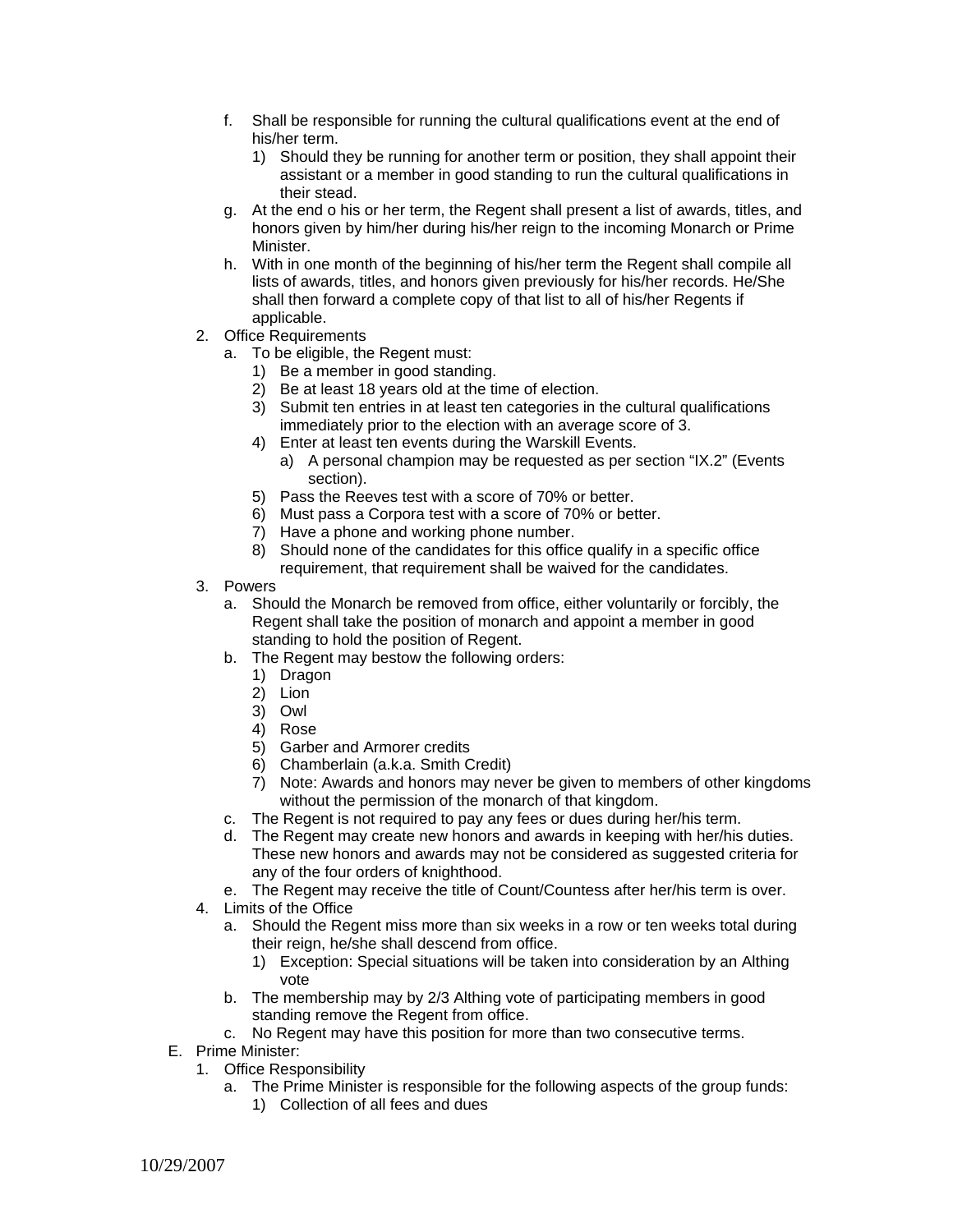- 2) Maintain and keep accurate records of the group treasury
- 3) Keep accurate records on all group income and expenditures
- 4) Maintain accurate records on the dues paid status of all group members.
- b. The Prime Minister is responsible for the upkeep of the group:
	- 1) Keep records of attendance and active members.
	- 2) Keep the Member Information files on all members up to date.
	- 3) Collection of Subgroups attendance records, dues, receipts for dues, and dues paid listings.
	- 4) The Online Record Keeper (O.R.K.) shall be used by the Rising Winds and its subgroups to keep attendance records, dues, awards levels and member information.
	- 5) The Prime Minister may keep no more than (100.00) one hundred dollars cash in the coffers at any time.

a) Exceptions, events and any funds in transport to or from the bank.

- 6) At the start of his or her term, the Prime Minister shall sign a contract that states their fiduciary responsibility to the corporation. Each Prime Minister shall be held personally responsible for funds in their care and shall make amends should those funds turn up missing.
- c. The unexplained loss of any major portion of dues in their care shall be cause for removal from office and disciplinary action.
- 2. Office Requirements
	- a. To be eligible, the Prime Minister must:
		- 1) Be a member in good standing.
		- 2) Be at least 18 years old at the time of election.
		- 3) Have a phone and working phone number.
		- 4) Must pass a Corpora test with a score of 70% or better.
- 3. Powers
	- a. Is not required to pay any dues or fees during his/her term.
	- b. May receive the title of Baron/Baroness after his/her term.
	- c. Will have an automatic seat on the Board of Directors.
	- d. Has the power to break ties in the monarch's election.
	- e. The Prime Minister may spend up to 10% of the treasury every month in order to run the group without an Althing vote being held.
- 4. Limits of the Office
	- a. Should the Prime Minister miss more than six weeks in a row or ten weeks total during their reign, he/she shall descend from office.
		- 1) Exception: Special situations will be taken into consideration by an Althing vote.
	- b. The membership may by 2/3 Althing vote of participating members in good standing remove the Prime Minister from office.
	- c. No Prime Minister may have this position for more than two consecutive terms.
- F. Order of Succession
	- 1. Should the Monarch leave office in midterm for any reason, the Regent shall be appointed as Monarch for the remainder of the term.
		- a. Should the current Regent have been appointed, then an Althing shall be held and all members in good standing shall elect a new monarch.
	- 2. Should the Regent leave office in midterm for any reason, the Monarch shall appoint a member in good standing to fill the role of Regent for the remainder of the term.
	- 3. Should the Prime Minister leave office in midterm for any reason, the Monarch shall appoint a member in good standing to fill the role of Prime Minister for the remainder of the term. The Board must approve such appointment by majority vote. If no suitable candidate is found, the departing member may appoint a second for the same process.

#### **III. Board of Directors (B.O.D.)**

- A. Must be 18 years or older
- B. Must pass a Corpora test by the opening of elections in order to be placed on the ballot.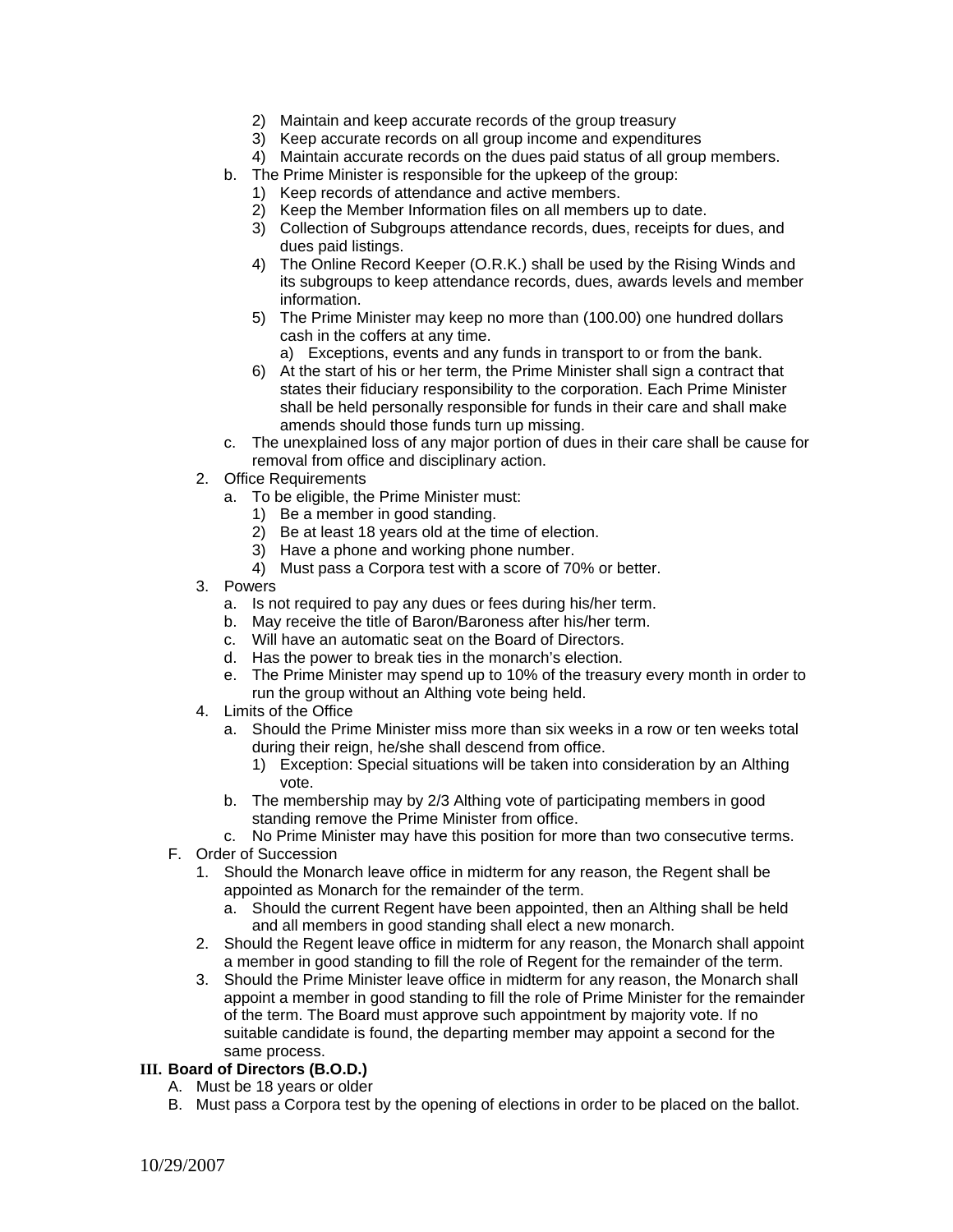- 1. Those taking the test must receive a score of 70% or better in order to pass.
- 2. Current B.O.D. members will be responsible for administering the Corpora test.
- C. There are seven seats on the B.O.D.
	- 1. One seat is held by the sitting Monarch
	- 2. One seat is held by the sitting Prime Minister
	- 3. Five seats are filled via open ballot for one-year terms. The annual terms shall be staggered so that there are always at least two members that were active during the preceding six months.
- D. The B.O.D. will work with the Monarch and Prime Minister in areas where the club has dealings with various government agencies and their institutions and laws
- E. The B.O.D. has no power to change, alter, or otherwise affect the Rulebook, Corpora, or Bylaws.
- F. The B.O.D. has no status in the order of precedence and no jurisdiction over internal club functions
- G. Should the BOD member miss more than six weeks in a row or twenty weeks total during a one-year term, he/she shall descend from office.
	- 1. Exception: Special situations will be taken into consideration by an Althing vote
- H. The membership may by 2/3 Althing vote of participating members in good standing remove any BOD member from office.
- IV. Other Offices
	- A. Champion of the Realm:
		- 1. Office Responsibility
			- a. Shall maintain a lost and found for the organization.
			- b. Shall see that all weapons and armor have been checked for safety and legality.
			- c. Shall organize the battlegames on days when no predetermined scenarios are scheduled.
			- d. Shall determine the events that comprise all Warskill events held while in office.
		- 2. Office Requirements
			- a. Be a member in good standing.
			- b. Place first in the Champion's tournament at the Crown Coronation event.
			- c. Submit five entries in the cultural qualifications immediately prior to the election with an average score of 3.
			- d. Enter all warskill events in the cultural qualifications.
			- e. Pass the Reeves test with a score of 70% or better.
			- f. Should none of the candidates for this office qualify in a specific office
			- requirement, that requirement shall be waived for the candidates.
		- 3. Powers
			- a. The Champion may receive the tile of Defender after his/her term is over.
			- b. Is not required to pay any dues or fees during his/her term.
		- 4. Limits of Office
			- a. The Champion shall not miss more than four weeks in a row or twelve weeks total else the current Weaponmaster will step into the role until a new tournament may be held.
				- 1) Exception: Special situations will be taken into consideration by an Althing vote.
		- 5. The membership may by 2/3 Althing vote of participating members in good standing remove the Champion from office.
	- B. Weaponmaster
		- 1. The Weaponmaster is the individual who placed first in the warskill events at the Dragonmaster/Weaponmaster event held prior to Midreign.
		- 2. The Weaponmaster shall assist the Champion in all duties.
		- 3. If the Champion is unable to attend, the Weaponmaster will assume full responsibility.
	- C. Guildmasters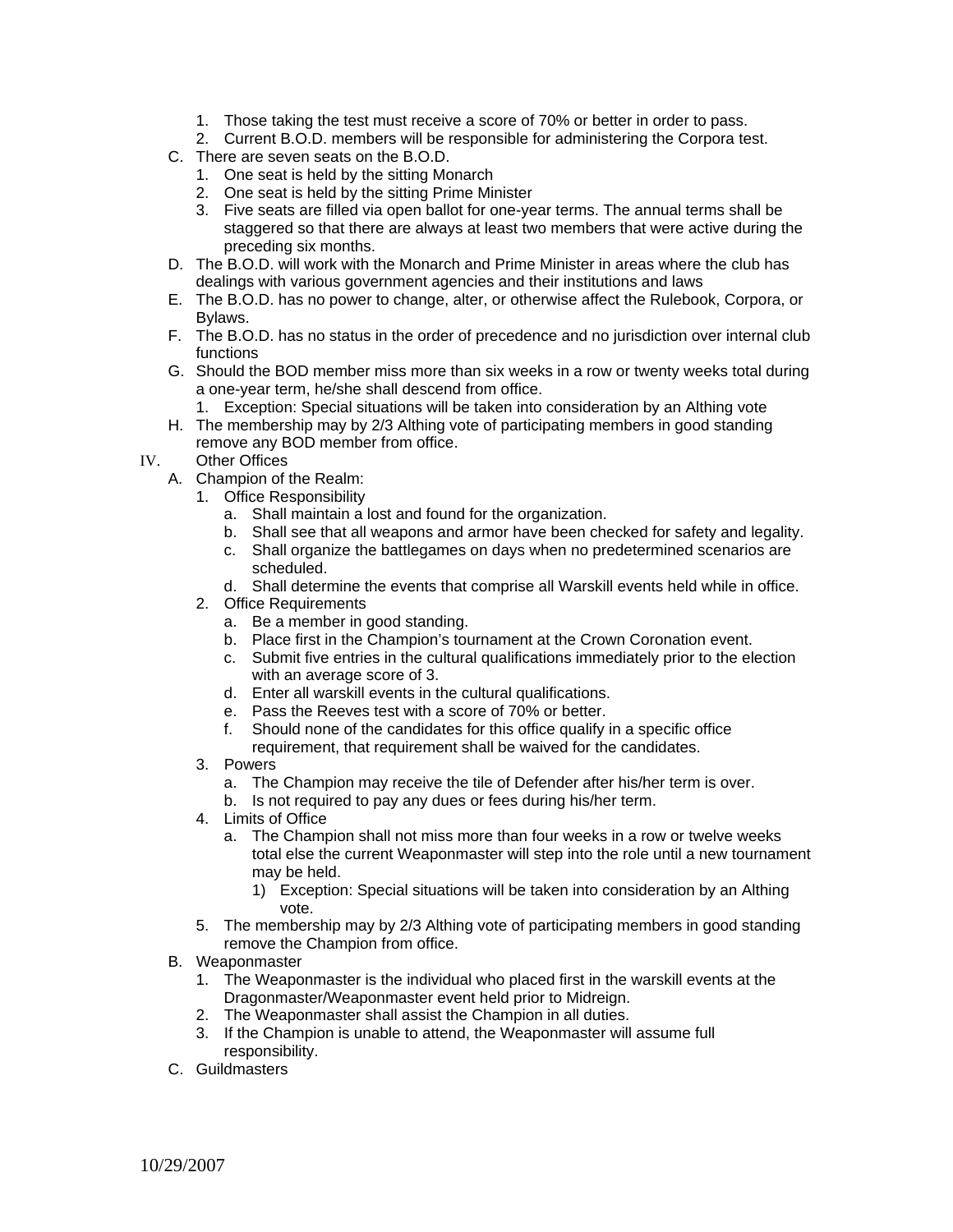1. A guildmaster shall be elected from the membership of a guild during Guild Elections. A Guildmaster must be a member in good standing, pass the Reeves test, and be at least 2nd level.

*a. Should no candidate qualify, all candidates of the guild may be on the ballot.* 

- 2. The guildmaster is responsible for representing the class at any rule's clarification Althings.
- 3. The guildmaster shall be able to bring rules questions before an Althing for official clarification.
- 4. Each guildmaster shall be responsible for assisting new players in learning the rules of the class and the requirements for the class.
- 5. Each guildmaster shall make certain that all class requirements are met by guild members before any battlegame. This includes garb requirements, spell books, spell lists, and any other required materials.
- 6. Each guildmaster shall be responsible for either giving a promotion test or assigning someone to give a promotion test to a qualified member of the guild.
	- a. Promotion tests are given to members of the guild who have gained enough credits, according to the official Amtgard rules, to play at the next level.
	- b. Those taking the test must receive a score of 70% or better in order to pass.
- 7. Guildmasters may be removed by a 2/3 Althing vote of all guild participating members and approval of the Monarch and Prime Minister.
- D. Guildmasters of Reeves:
	- 1. The Guildmaster shall be elected by the members of the Reeves guild during the Guild Elections.
	- 2. The Guildmaster of Reeves must be a member in good standing.
	- 3. Members of the Reeves Guild will consist of those who have taken the Reeves test within the past six months and passed at 75% or better.
	- 4. The Guildmaster of Reeves shall work with the Monarch, Prime Minister, and Champion to ensure that the rules are applied accurately, fairly, and honestly on the battlefield.
	- 5. The Guildmaster of Reeves shall work with the Champion in checking armor and weapons for safety and legality.
	- 6. The Guildmaster of Reeves must make sure that there are an appropriate number of reeves at any Amtgard event, and ensure that the conduct of reeves is competent and fair.
	- 7. The Guildmaster of Reeves will give the Reeve's test at Crown Qualifications, Weaponmaster/Dragonmaster, and may give the Reeve's test upon request.
	- 8. The Guildmaster of Reeves will work with the Prime Minister and Monarch to rate armor.
	- 9. If there is contention over a handbook rule, the GMR shall issue a temporary clarification that will be held as official until the next Althing. The Monarch has the power to overrule this temporary clarification.
	- 10. The Guildmaster of reeves may be removed by a 2/3 vote of all guild members and approval of the Monarch and Prime Minister
- E. Offices by Monarch's Appointment
	- 1. The monarch shall have the ability to create and appoint any offices or ranks he desires. Ranks and offices outside those mentioned in this Corpora shall have no powers that override the Corpora.
	- 2. The following offices are standard, but are not required to be filled. Each of these offices is held at the monarch's discretion. If never removed by the monarch, the office does terminate upon the Monarch's leaving office.
		- a. Captain of the Monarch's Guard:
			- 1) The Captain shall be in charge of security at all Amtgard events.
			- 2) The Captain shall ensure that the Monarch and Consort are properly escorted.
		- b. Court Bard: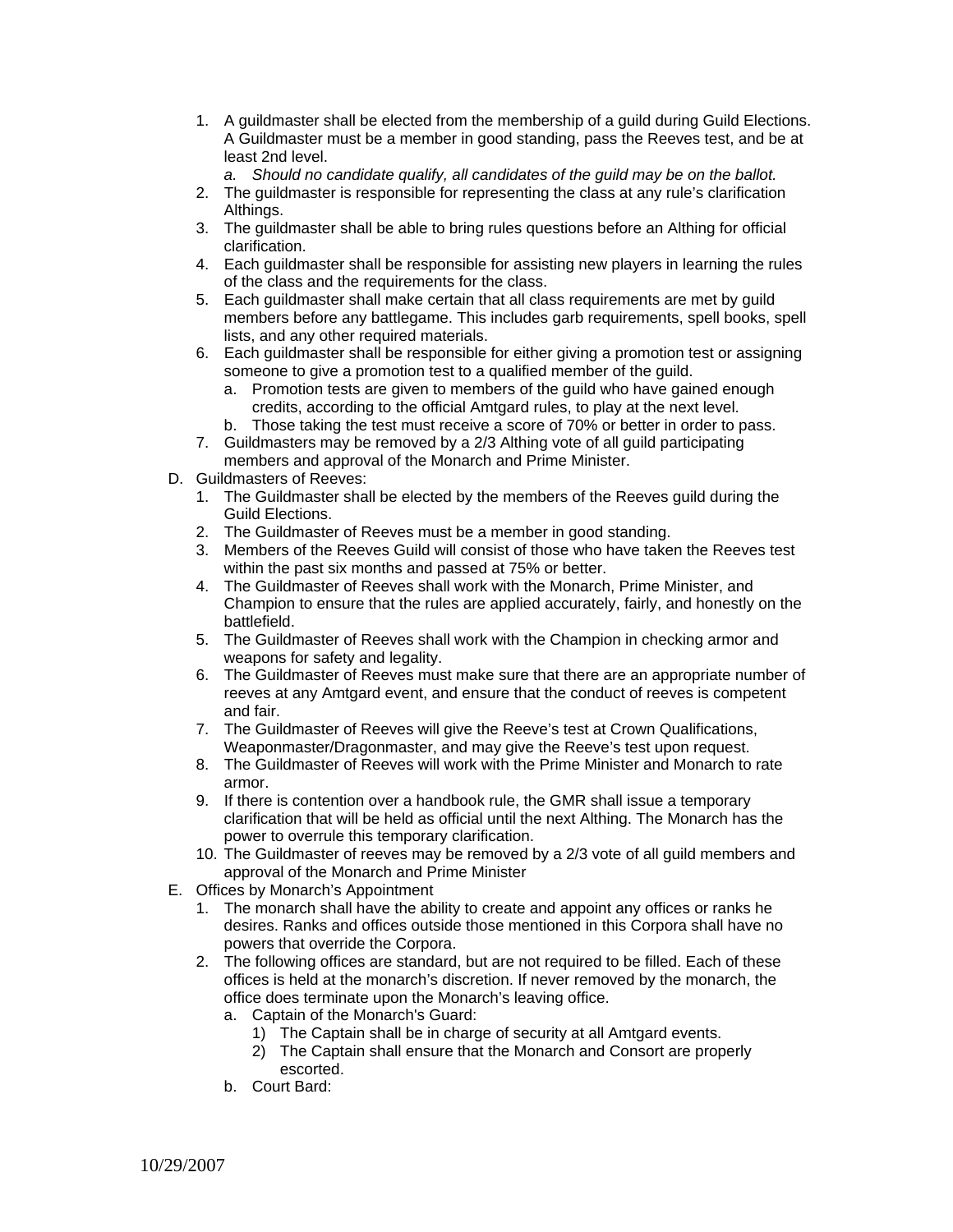- 1) Responsible for organization and performance of the arts at official Amtgard functions.
- c. Court Jester:
	- 1) Responsible for humor and levity at official Amtgard functions.
	- 2) May double as the herald for all announcements of the Crown.
- d. Scribe
	- 1) Is responsible for publishing a bi-monthly club newsletter.
	- 2) Is responsible for keeping a list of awards, titles, and knighthoods issued by the Monarch during the reign.
	- 3) Print any fliers, letters or other news of the Crown and Prime Minister
	- 4) Work with the Monarch and Prime Minister to maintain a yearly calendar of events.
	- 5) Keep the minutes of all Amtgard meetings and Althings.
	- 6) Is responsible for forwarding all records to the Prime Minister.
	- 7) Should the office of Scribe not be filled, the duties of the Scribe shall fall to the Prime Minister.
- F. Offices by Regent's Appointment
	- 1. The regent shall have the ability to create and appoint any offices or ranks he desires within the Colleges of Arts and Sciences. Ranks and offices outside those mentioned in this Corpora shall have no powers that override the Corpora.
	- 2. The following offices are standard, but are not required to be filled. Each of these offices is held at the regent's discretion. If never removed by the regent, the office does terminate upon the regent's leaving office.
		- a. All Arts and Sciences Guildmasters. See Section V.1 for full description of duties and responsibilities
		- b. Assistant Regent
			- 1) Is responsible for assisting the Regent in all duties, including, but not limited to: running the Qualifications Arts competition, helping with the preparation of feasts during the regent's reign, helping judge/administer the Dragonmaster competition, and helping with Arts and Sciences demos set forth by the regent.
- G. Offices by Prime Minister's Appointment
	- 1. The PM shall have the ability to create and appoint any offices or ranks he desires within the areas of administration. Ranks and offices outside those mentioned in this Corpora shall have no powers that override the Corpora.
	- 2. The following offices are standard, but are not required to be filled. Each of these offices is held at the PM's discretion. If never removed by the PM, the office does terminate upon the PM's leaving office.
		- a. Assistant Prime Minister
			- 1) Is responsible for assisting the PM in all administrative duties.
		- b. PM's Scribe
			- 1) Should the position of the Monarch's scribe not be filled, or is insufficient to fully complete their duties, the Prime Minister may elect to appoint a scribe of their own for assisting in the administrative duties of the PM.
			- 2) Responsibilities are listed under III.E.2.d.
- H. Guildmaster of Knights:
	- 1. Selected by plurality vote of the Circle of Knights at the Midreign event.
	- 2. Term of the Guild Master of Knights shall be 6-months.
	- 3. Shall enforce the guidelines set forth in the Rising Winds Circle of Knights Bylaws and shall have interpretive rights over any grey area of said bylaws.
- V. Official Organizations
	- A. Circle of Monarchs
		- 1. The Circle of Monarchs shall consist of all monarchs of the subgroups of the Rising Winds and the Monarch of the Kingdom.
		- 2. They shall hold a regularly scheduled meeting at every Coronation and Midreign.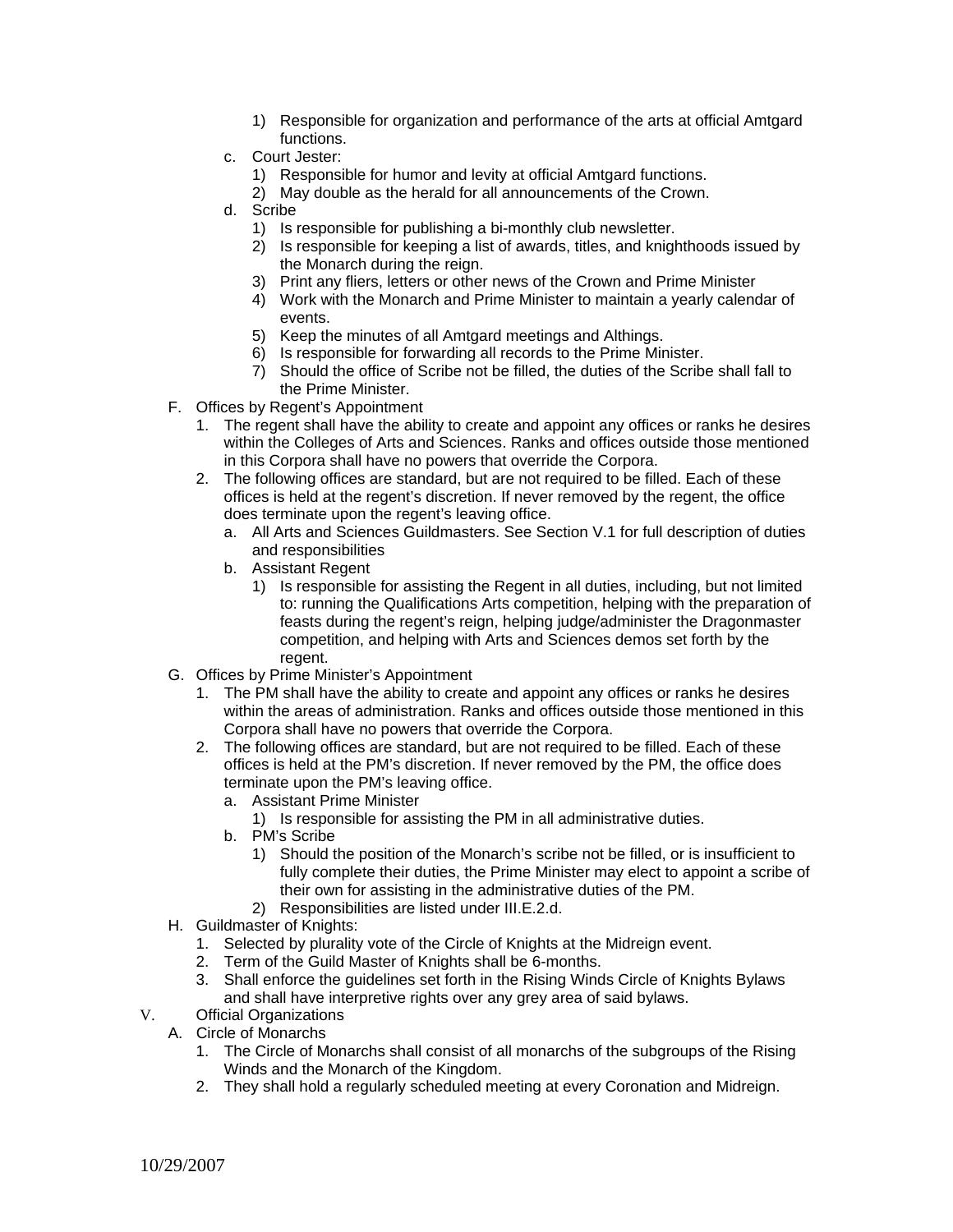- 3. Should the need arise; the Monarch may call for a Circle of Monarchs meeting with a 30 day notice.
- 4. Powers of the Circle of Monarchs
	- a. Acceptance of new subgroups
		- 1) Upon verification of completion of requirements by the B.O.D., the Circle of Monarchs may vote to accept a new subgroup into the Rising Winds
	- b. Elevation of Status
		- 1) Upon verification of elevation requirements (see section X) by the Prime Minister and the recommendation of the Monarch, The Circle of Monarchs may vote to promote a subgroup to the next elevation level (e.g. Barony or Duchy).
	- c. Demotion of Status
		- 1) Should a subgroup fail to maintain qualifying numbers for twelve consecutive months; at the recommendation of the Monarch and verification by the Prime Minister, the Circle of Monarchs may vote to demote a subgroup to the previous elevation level
	- d. Removal of subgroups
		- 1) Should a subgroup fail to maintain the requirements stated within this corpora and/or at the recommendation of the Monarch, the Circle of Monarchs may vote to remove a subgroup from the Rising Winds.
- 5. Circle of Monarchs Voting
	- a. At a Circle of Monarchs meeting, every subgroup monarch present, either in person or by proxy, shall have one official vote on each issue.
		- 1) Exception: The Monarch of a Principality shall be the only official vote for the entirety of their Principality.
	- b. Circle of Monarchs decisions with regards to acceptance and elevation shall be decided by a simple majority vote. Decisions with regards to demotion and removal shall require a 2/3rds vote.
	- c. The Monarch will have the power to break ties in a Circle of Monarchs vote.
- B. Colleges of Arts and Sciences:
	- 1. In the interest of education and demonstration, guilds shall be established for those interests covering the sciences and arts of the medieval period.
	- 2. These guilds shall have a guildmaster chosen every six months at the Crown feast by the Regent
	- 3. The actual guilds will be created or dissolved by order of the Regent.
	- 4. The following groups may be recognized as Art guilds, but are neither requirements nor limitations on the creation of guilds by the regent.
		- a. Garbers
		- b. Literature
		- c. Minstrels
		- d. Theatre
		- e. Drama
	- 5. The following groups may be recognized as Science guilds, but are neither requirements nor limitations on the creation of guilds by the regent.
		- a. Heraldry
		- b. Sages
		- c. Engineers
		- d. Gladiators
		- e. Armorers
	- 6. Guildmasters are responsible for encouraging the interest, growth, and application of their particular discipline in the group.
	- 7. Certain Arts and Sciences guilds have additional duties. The Regent may create additional duties as appropriate.
		- a. Garbers may inform the Regent when a garber credit should be awarded (note that garber credits may be awarded in addition to orders of the Dragon).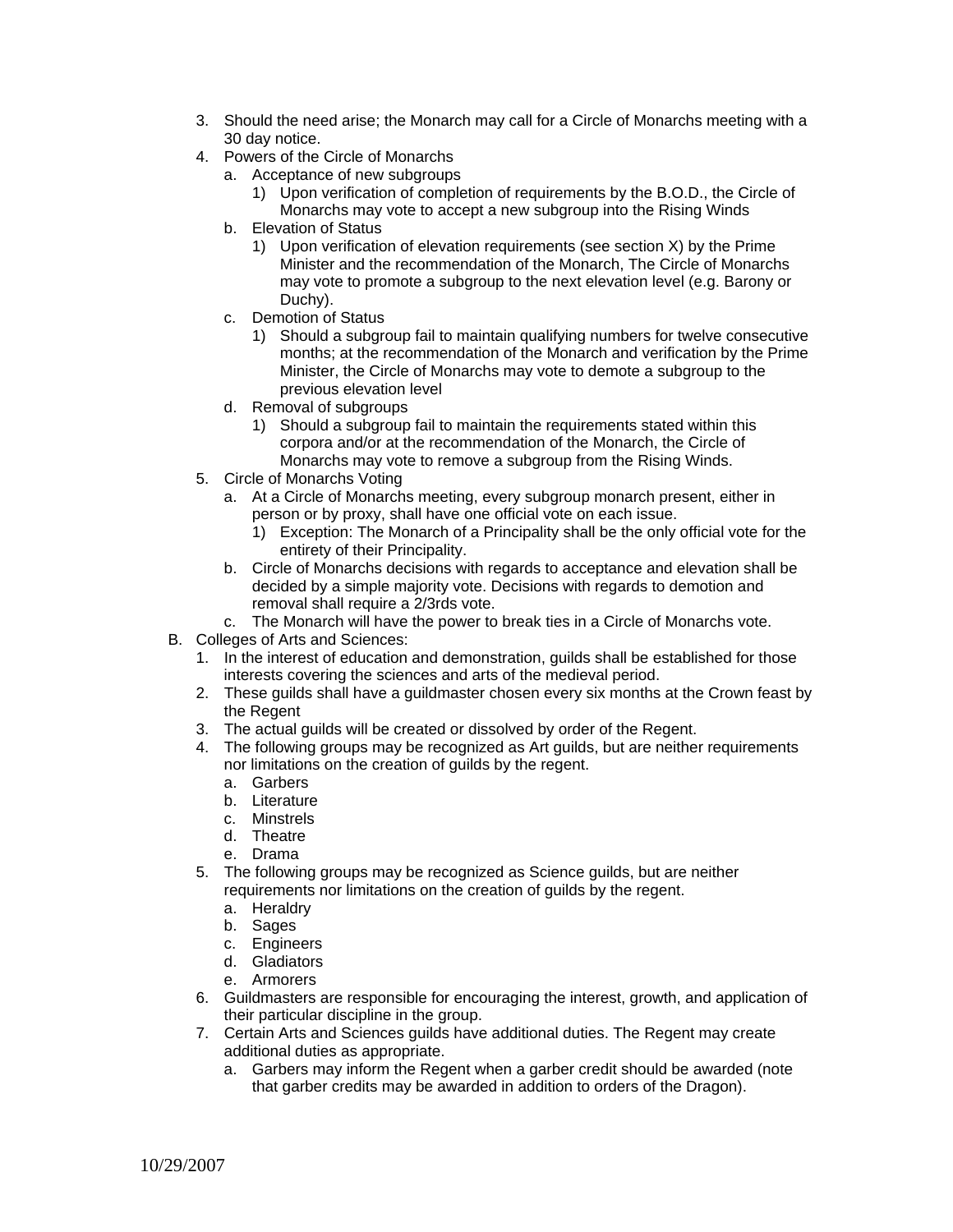- b. Heralds shall collect and maintain the personal symbols and persona histories of all group members.
- c. Armorers may inform the Regent when an armorer credit should be awarded (note that armorer credits may be awarded in addition to orders of the Owl).

# **C. Reeves Guild:**

- 1. Membership consists of those who have passed the Reeves test within the last six months with a score of 75% or better.
- 2. Though under the jurisdiction of the Monarch and the Guildmaster of Reeves, the Reeves have the following powers over the battlegames:
	- a. May add newcomers and adjust the teams to balance a game.
	- b. May call whether a hit on a person is valid or not.
	- c. May take unsafe people or equipment off the battlefield.
	- d. May take time off a person's death if he died especially well.
	- e. May declare a person dead if he persistently is causing problems.
	- f. May declare the end to a game if play is stagnating.
	- g. May appropriate additional reeves if they are needed.
- 3. Reeves are responsible for the following:
	- a. Must ensure that the games are safe to participants and bystanders.
	- b. Shall retrieve expended and discarded equipment.
	- c. Shall help the participants in their understanding of the games.
	- d. Shall ensure that the quality of play is honest and in keeping with the spirit of the rules and corpora.
- 4. All members are required to reeve at least one battle game a month.
- D. Class Guilds:
	- 1. Guild is the collective name for the group of members having six or more credits in a class outlined in Amtgard's official rulebook.
	- 2. No test class or alternate class may have a guild.
	- 3. One must have participated in a guild in the past six months in order to vote in the election of that guild's guildmaster as well as be a member in good standing.
	- 4. Each guildmaster shall be responsible for either giving a promotion test or assigning someone to give a promotion test to a qualified member of the guild.
		- a. Promotion tests are given to members of the guild who have gained enough credits, according to the official Amtgard rules, to play at the next level.
	- b. Those taking the test must receive a score of 70% or better in order to pass.
- E. Circle of Steel:
	- 1. Shall be composed of the captains of all companies with three or more participating members.
	- 2. Shall organize and orchestrate company-related activities within the group.
- F. Circle of Knights:
	- 1. Shall be composed of all resident knights who are members in good standing within the borders of the Kingdom.
	- 2. Shall serve the kingdom and the Monarch as an advisory body regarding the eligibility of any given candidate for the honor of knighthood.

## **VI. Althings:**

- A. An Althing shall be scheduled once each month. Whether it is actually held is subject to group interest and involvement. (i.e. - if no one has business to bring before the group, then there will be no Althing for that month).
- B. Anyone may attend, however only a member in good standing may vote.
- C. The Monarch, Regent or Prime Minister shall act as chairperson for the meeting, in that order.
- D. Althing Activities
	- 1. Discuss and enact rule clarifications.
		- a. If there is contention over a handbook rule, the GMR shall issue a temporary clarification that will be held as official until the next Althing. The Monarch has the power to overrule this temporary clarification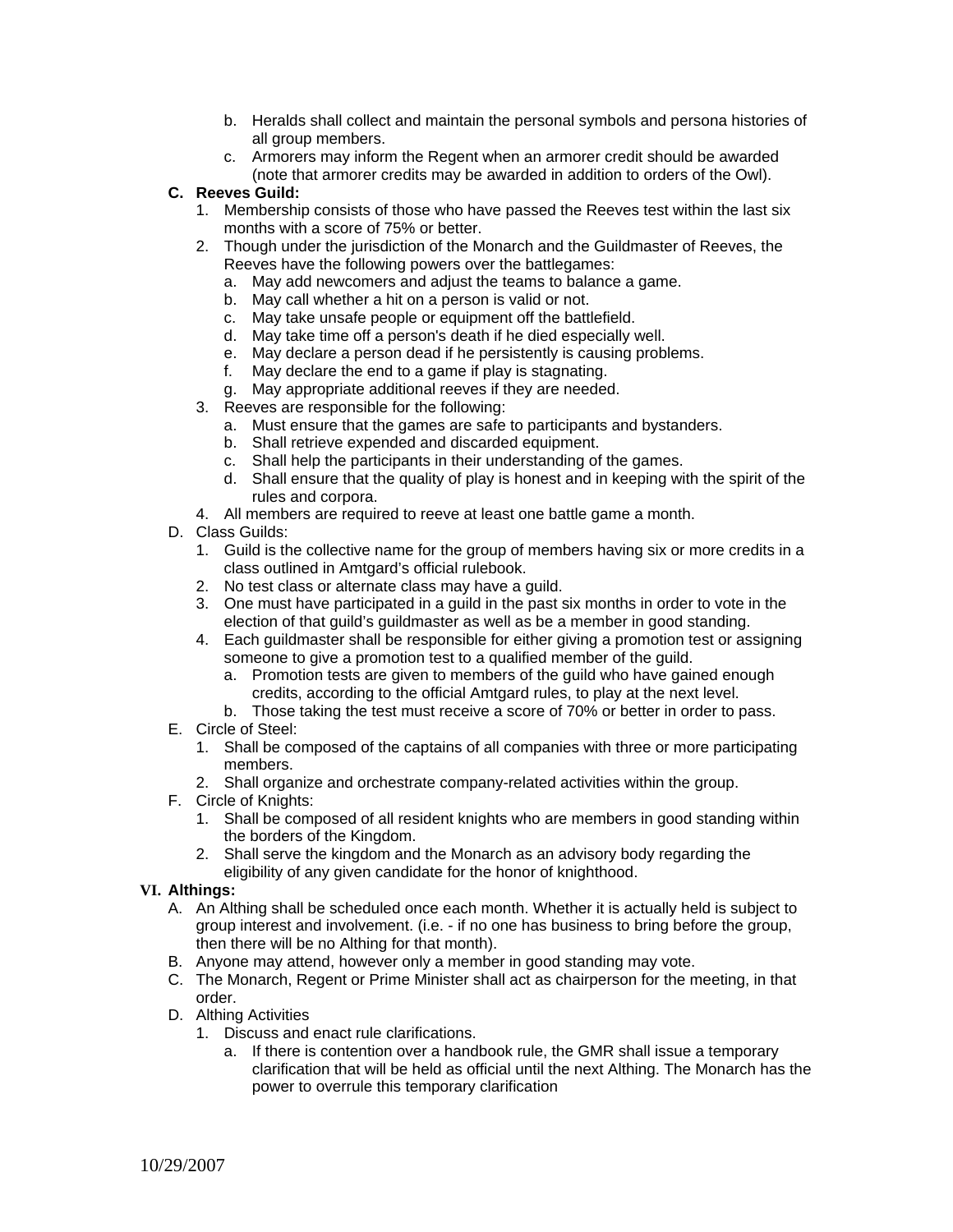- b. Only a guildmaster of an official class or the Guildmaster of Reeves may bring up rules changes for a class. Any Guildmaster of an official class or the Guildmaster of Reeves may bring up a rules clarification concerning the general rules.
- c. Once brought up, any attending member may speak briefly concerning the rule.
- d. A rules clarification is adopted by majority vote.
- e. Rules clarifications may not contradict explicit wording of the official rules. A rule may be changed by an Althing decision in instances where safety is concerned.
- 2. Revise and update the Corpora or Bylaws.
	- a. Any member may bring forth a motion to change the Corpora or the Bylaws.
	- b. A motion to change the Corpora or Bylaws may only be voted on at an Althing held at a Rising Winds Kingdom Coronation.
	- c. Any attending member may speak briefly on the requested change.
	- d. A Corpora or Bylaws update is adopted by a ¾ affirmative vote of participating Members in Good Standing (see section I.4.b.).
	- e. The Corpora takes precedence over any Althing decision.
	- f. Any change to the Corpora must be written in the proper form of the Corpora.
- 3. Althing Decision
	- a. An Althing decision is a motion that passes a simple majority vote of participating members in good standing and is not a change to the Corpora or Bylaws.
	- b. An Althing decision may not change, hinder, or add to any part of the Corpora or Bylaws.
	- c. Examples of Althing decisions are:
		- 1) Discuss and vote on major expenditures (greater than 10%) of the group treasury. Such expenditures are approved by a majority vote of participating members in good standing.
		- 2) Discuss and vote on any issue. This vote may override any decision made by any officer as well as remove officers as outlined by their office.
	- d. Althing votes shall be either for or against, abstentions shall not be counted for the purposes of determining the outcome of voting.
	- e. Althing rules of order may be set down by the Crown. The Champion is responsible for enforcement.
- E. All Althing agenda items must be phrased such a way to render either a "for" or "against" vote.

# **VII. Elections:**

- A. Crown Elections
	- 1. The Prime Minister will submit to the RWBOD Chairman a list of all members in good standing by midnight the day of Crown Qualifications. This list will also be posted to the Rising Winds Yahoo Group.
	- 2. Only members in good standing included on the list submitted by the Prime Minister may participate in the Crown elections as candidates or voters. Candidates must fulfill all other requirements for office.
	- 3. The Prime Minister shall hold declarations for offices for two weeks prior to Crown Qualifications and shall close declarations at midnight on the day of Qualifications.
	- 4. The Prime Minister and the Guildmaster of Reeves shall hold Crown Elections for two weeks following Crown Qualifications and the determination of eligibility of the contestants.
- B. Prime Minister Election
	- 1. The Prime Minister will submit a list of all members in good standing to the RWBOD Chairman by midnight the day of Weapon Master/Dragon Master. This list will also be posted to the Rising Winds Yahoo Group.
	- 2. Only members in good standing included on the list submitted by the Prime Minister may participate in the Prime Minister election as candidates or voters. Candidates must fulfill all other requirements for office.
	- 3. The Monarch shall hold declarations for candidates for two weeks prior to Weaponmaster / Dragonmaster and shall close declarations at midnight on the day of Weaponmaster / Dragonmaster.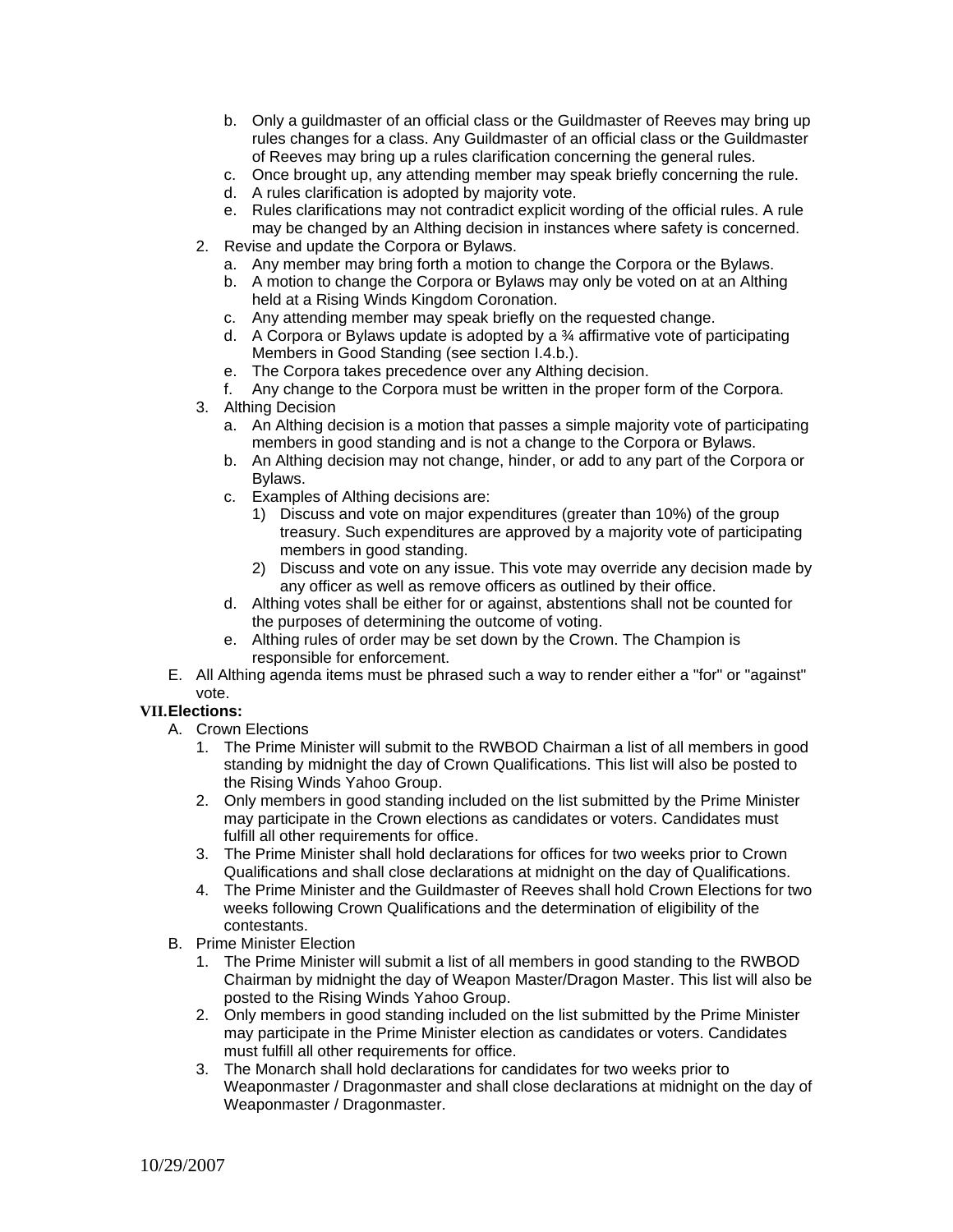- 4. The Monarch and the Guildmaster of Reeves shall hold Prime Minister Elections in conjunction with Guild Elections.
- C. Guild Elections
	- 1. Only members in good standing included on the list submitted by the Prime Minister as required above may participate in the Guild elections as a candidate or voter. Candidates must fulfill all other requirements for office. Voters must fulfill all other requirements to vote for a specific guild master position.
	- 2. The Prime Minister shall hold declarations for Guild Masters for two weeks prior to Weaponmaster/Dragonmaster and shall close declarations at midnight on the day of Weaponmaster/Dragonmaster.
	- 3. The Prime Minister and the Monarch shall hold Guild Elections for two weeks following Weaponmaster/Dragonmaster and the determination of eligibility of the contestants.
- D. B.O.D. Elections
	- 1. Only members in good standing included in the list submitted by the Prime Minister as required above may participate in B.O.D. elections as a candidate or voter. Candidates must fulfill all other requirements for office.
	- 2. B.O.D. elections shall be held twice per year. Three seats will be elected in conjunction with the June Prime Minister and Guild Elections and two seats will be elected in conjunction with the November Prime Minister and Guild elections.
	- 3. The Prime Minister shall hold declarations for B.O.D. seats for two weeks prior to Weaponmaster/Dragonmaster and shall close declarations at midnight on the day of Weaponmaster/Dragonmaster.
	- 4. The Prime Minister and the Monarch shall hold B.O.D elections for two weeks following Weaponmaster/Dragonmaster.
- E. The winner of any election requires a simple plurality vote (more votes than the next highest vote-getter).
- F. The Monarch shall break any tie votes in an election except in the case of election of the Monarch. The Prime Minister shall cast the deciding vote in case of a tie in the race for Monarch.
- G. A member may only vote for officers in their subgroup and the officers of the Rising Winds.
	- 1. Exception: A subgroup that is a member of a principality may vote for officers in their subgroup, their principality, and the officers of the Rising Winds.

## VIII. Awards and Honors

- A. Orders of all types, when awarded at higher levels, should be harder to attain.
- B. Knighthood
	- 1. Removed due to to the Awards Standardization that passed at Clan 2007
- C. Titles of Nobility and Lesser Titles of Honor Listings are in the format: Title (Equivalents.)
	- 1. Duke/Duchess (Doge, Dux, Herzog) \* a. Suggested criteria: serve the club six months as Monarch
	- 2. Count/Countess (Earl, Comes, Comite Graf, Jarl) \*\* a. Suggested criteria: serve the club six months as Regent
	- 3. Marquis/Marquise (Markgraf, Marchioness {feminine}, also roughly equivalent to Margrave, Mark)  $*$ 
		- a. Suggested Criteria: serve in each of the following: Monarch, Regent, Prime **Minister**
	- 4. Viscount/Viscountess (Vocomte) \*\*\*
	- a. Suggested criteria: have held the following positions: Champion, Weaponmaster
	- 5. Baron/Baroness (Thane, Daimyo) \*\*\*\*
		- a. Suggested criteria: serve the club six months as Prime Minister. Also awarded for six months service as Duke of a Duchy

Notations for VIII Awards and Honors (Shown in subgroup section X. but often missed)

- \* Kingdom Level Officer<br>\*\* Principality Lavel or His
- Principality Level or Higher
- \*\*\* Grand Duchy Level or Higher
- \*\*\*\* Duchy Level or Higher
- \*\*\*\*\*\* Barony Level or Higher
- Shire Level or Higher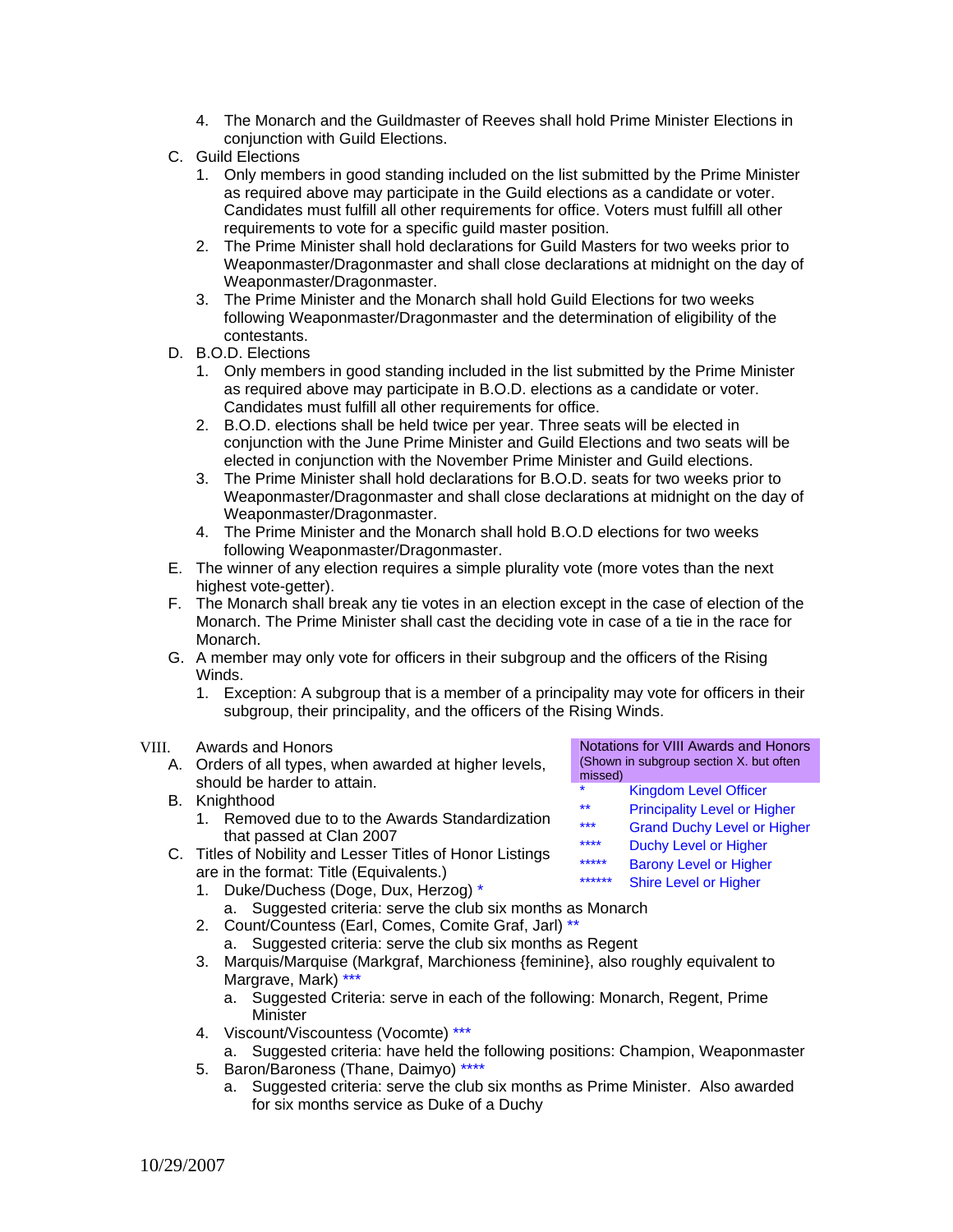- 6. Baronet (none) \*\*\*\*\*
	- a. Suggested criteria: serve in a pro-tem positions for any of the following positions: Monarch, Regent, Prime Minster, or Champion. Also awarded for six months service as Baron of a Barony or Regent of a Duchy
- 7. Lord/Lady (none) \*\*\*\*\*\*
	- a. Suggested criteria: discretion of the Monarch (service to the club). Also awarded for six months service as PM of a Duchy, Regent of a Barony, or Sheriff of a Shire.
- 8. Defender (none) \*

a. Suggested criteria: serve the club six months as Champion

- 9. Master (none) \*\*\*\*\*\*
	- a. Suggested criteria: discretion of the Monarch (service to the club). Also awarded for six months service as Champion of a Duchy, PM of a Barony, or Regent of a Shire.
- 10. Esquire (none) \*\*\*\*\*\*
	- a. Suggest criteria: discretion of the Monarch (service to the club). Also awarded for six months service as Champion of a Barony or Shire, or as PM of a Shire.
- D. Masterhood in the Service Guilds and Orders
	- 1. Awarded by the Monarch\* for achieving the criteria set forth
	- 2. Denotes excellence in contributions to the club in the area listed (see explanations of the orders themselves)
	- 3. Specific types of Masterhood:
	- a. Removed due to to the Awards Standardization that passed at Clan 2007
- E. Masterhood in the Fighting Guilds
	- a. Awarded to the outstanding members of each guild.
	- b. Awarded by the Monarch\*\*\*\*\* with the consent of the Prime Minister\* and Guildmaster\* of the involved class.
	- c. Does not grant any special play abilities beyond those normally available to a non-master.
	- d. Masters are entitled to wear on their garb a slash or stripe of that Guild's color as denoted in the accompanying table. If this stripe is inset on a belt or sash of the same color, then black or white borders may delineate it.

| Belt favor colors for the Fighting Classes: |                          |                                |
|---------------------------------------------|--------------------------|--------------------------------|
| <b>Fighting Class</b>                       | <b>Belt Favor Colors</b> | <b>Reason of Colors</b>        |
| Anti-Paladin                                | Purple/Black             | Royalty and Evil               |
| Archers                                     | White                    | <b>Fletching of Arrows</b>     |
| Assassins                                   | <b>Black</b>             | Death                          |
| <b>Barbarians</b>                           | Orange                   | Color of burning ruins         |
| <b>Bards</b>                                | <b>Blue</b>              | <b>Bardic Blue</b>             |
| <b>Druids</b>                               | <b>Brown</b>             | Tree's and Earth               |
| Healers                                     | Red                      | The Blood they clean up        |
| Monks                                       | Grav                     | <b>Humble Beginnings</b>       |
| <b>Monsters</b>                             |                          |                                |
| Paladins                                    | Purple/White             | Royalty and Good               |
| Scouts                                      | Green                    | Woodlands                      |
| Warrior                                     | Silver                   | Steel and Armour               |
| Wizard                                      | Yellow                   | <b>Enchantments and Spells</b> |

- F. Award
	- 1. Awards Section removed at the Summer Coronation 2007 Althing corpora changing althing because the Awards' Standardization passed at Clan 2007. A copy of what was voted on is located at:

http://www.electricsamurai.com/forums/viewtopic.php?p=210699

## **IX. Events**

- A. Crown Qualifications:
	- 1. Qualifications will be held every six months, four weeks prior to the Crown Coronation.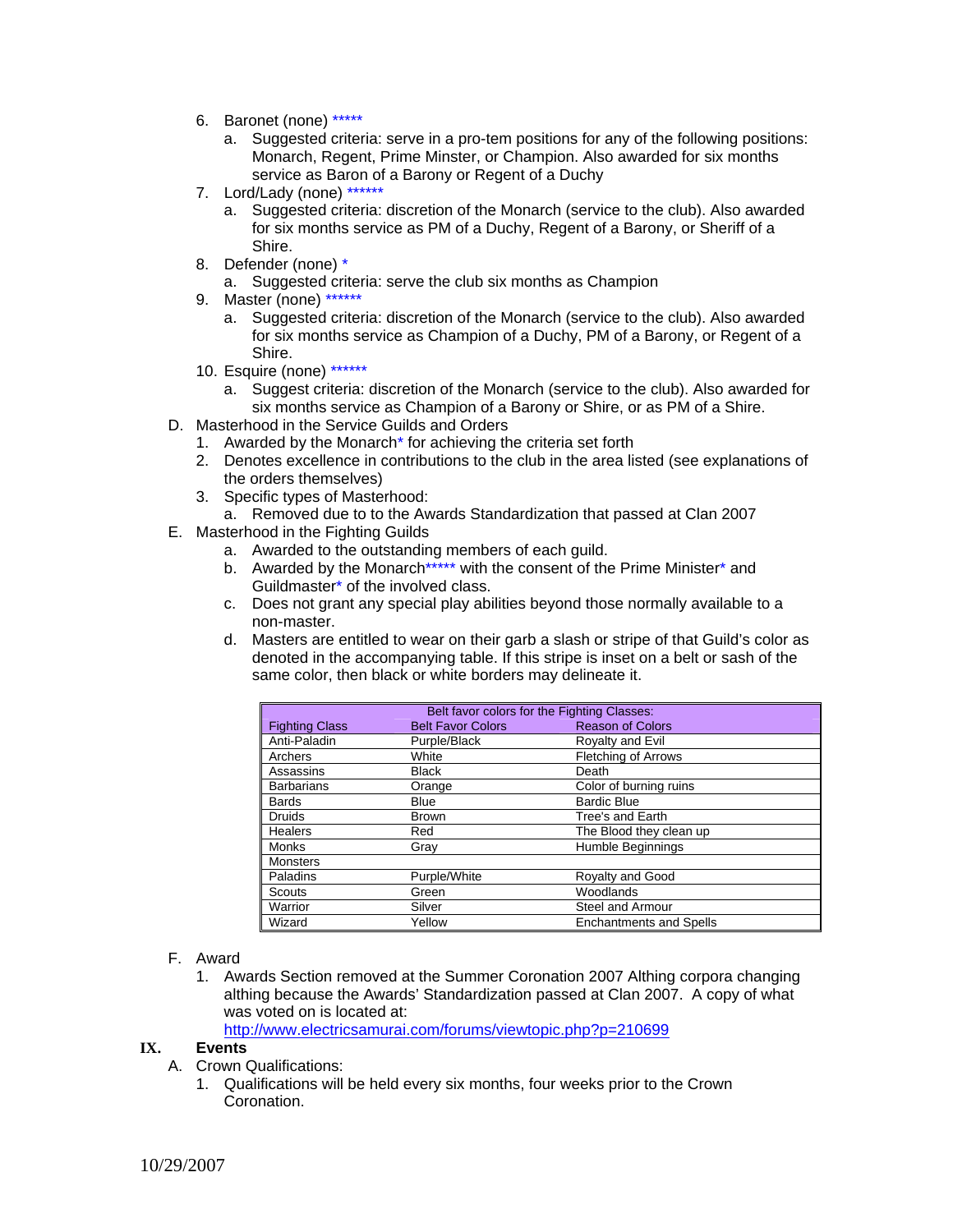- 2. Cultural Events shall be set forth by the current Regent.
- 3. Warskill Events shall be set forth by the current Champion.
- 4. Any member may enter Crown qualification events.
- 5. Members running for office in the upcoming Crown elections will be required to enter a minimum specified number of cultural and warskill events in this Crown Qualifications. There shall always be at least two more events held than the maximum number required for any office.
	- a. Should a candidate not be able to participate in the warskill events due to physical restrictions or a mundane matter that interferes with the candidate's ability to participate, they may request a personal champion to take their place.
- 6. Each candidate shall only be given three opportunities to pass a reeves test prior to the close of Crown Quals.
- 7. The following orders will be awarded for outstanding entries
	- a. Dragon
	- b. Hydra
	- c. Rose
	- d. Owl
	- e. Warrior
	- f. Armorer and Garber credits
- 8. Typical cultural skill contests include (but are not limited to): flat art, 3-D art, heraldry test, singing, instrumental music, cooking, factual writing, composition, weapon and shield construction, passive construction, active construction, garb, fighting garb, strategic gaming, poetry, etc.
- 9. More specific rules for these qualifications, including the events to be held shall be put out by the sponsor at least two weeks prior to the date set for Crown Qualifications.
- B. Coronation
	- 1. The Event where the winners of the Crown Elections and the new Champion assume office.
	- 2. The winner of the Champion's tournament at Coronation shall hold the title of Champion for six months.
- C. Coronation Feast
	- 1. The outgoing Regent holds the responsibility for planning the feast. This includes menu, recruiting members to assist and obtaining necessary equipment for the feast.
	- 2. Shall be held in conjunction with Coronation
- D. Dragonmaster and Weaponmaster Events
	- 1. These events may be held at the Monarch's Midreign event.
	- 2. Cultural Events shall be set forth by the current Regent.
	- 3. Warskill Events shall be set forth by the current Champion.
	- 4. The following orders will be awarded for outstanding entries
		- a. Dragon
			- b. Rose
			- c. Owl
			- d. Warrior
			- e. Armorer and Garber credits
	- 5. Typical cultural skill contests include (but are not limited to): flat art, 3-D art, heraldry test, singing, instrumental music, cooking, factual writing, composition, weapon and shield construction, passive construction, active construction, garb, fighting garb, strategic gaming, poetry, etc.
	- 6. The sponsor shall put out more specific rules for the events to be held at least two weeks prior to the date set for the Dragonmaster and Weaponmaster event.
	- 7. The winner of the Warskill events at Dragonmaster and Weaponmaster event shall hold the title of Weaponmaster for six months.
- E. Midreign Feast
	- 1. The current Regent holds the responsibility for planning the feast. This includes menu, recruiting members to assist and obtaining necessary equipment for the feast.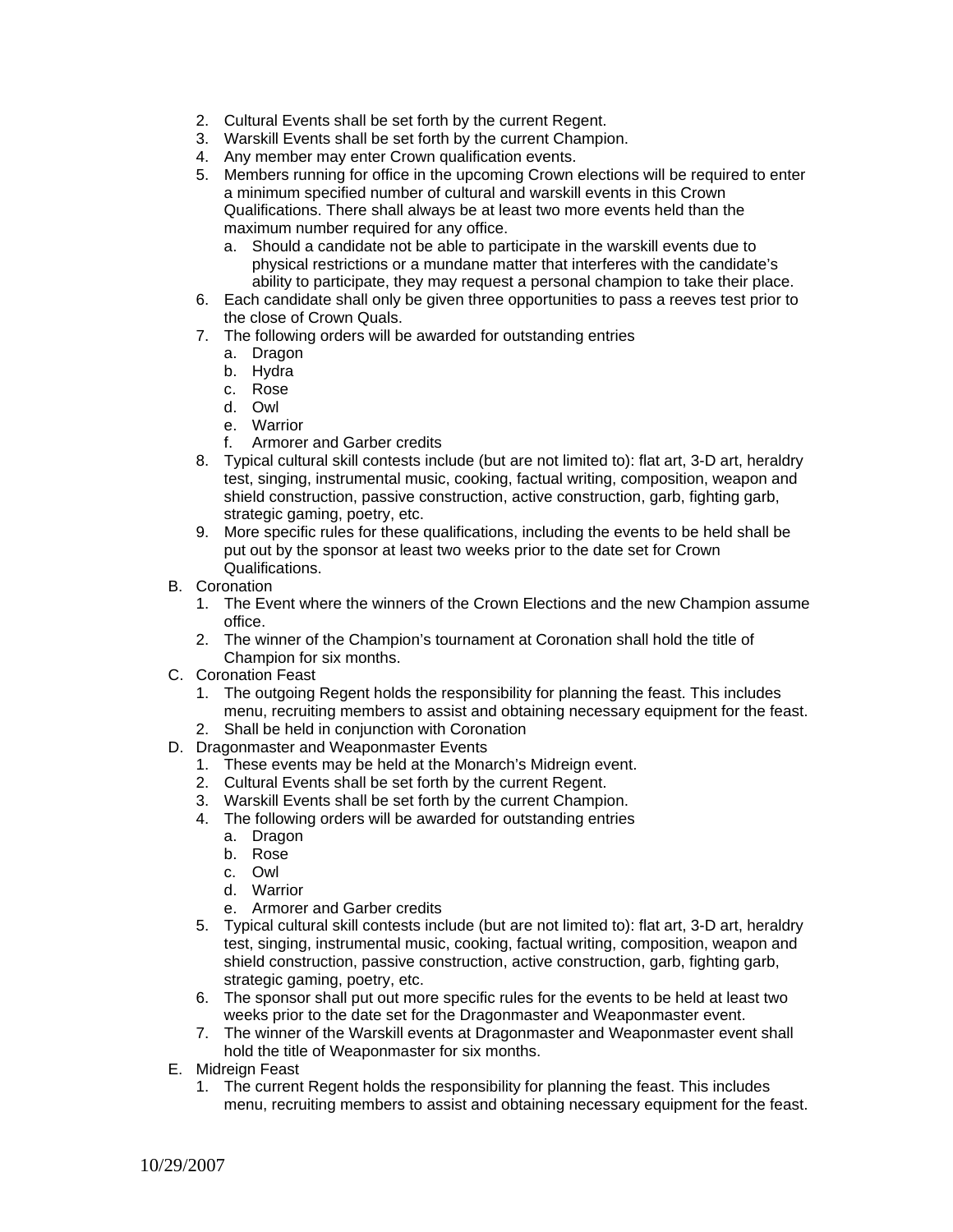- X. Subgroups
	- 1. All subgroups have the same responsibilities, requirements, powers, and limits of office as their Kingdom-level equivalents except where specified below.
	- 2. Membership:
		- a. The Rising Winds consists of subgroups spread across a wide geographical region. These subgroups are the Shires, Baronies, Duchies, Grand Duchies, and Principalities that make up the Kingdom.
		- b. All subgroups are bound by the current approved Amtgard rules (handbook), this Corpora, the Bylaws of the Rising Winds, and their contract. Note: Principalities operate under their own Corpora per Section X.g (Principality definition and guidelines).
		- c. No subgroup as a whole may be considered part of another Kingdom of Amtgard or part of another subgroup of the Rising Winds.
			- i. Exception: Rising Winds-sponsored Principalities may have subgroups.
		- d. Subgroups are required to hold events on at least a bi-weekly basis. These events may be combative, competitive, or instructional, but must be related to Amtgard. These events must be at a public location and open for participation to the entire membership of the subgroup (excluding members undergoing disciplinary action imposed by the Monarch), members of other Amtgard groups, and non-members interested in joining.
		- e. New Subgroups:
			- i. Subgroups may choose to form in other cities but may not call themselves the Rising Winds.
			- ii. New subgroups must petition the Rising Winds Board of Directors for sponsorship.
				- 1. Exception: Rising Winds-sponsored Principalities may accept new subgroups as Principality subgroups without the consent of the Rising Winds Board of Directors if the petitioning subgroup is within the Principality's agreed upon borders.
				- 2. It is recommended, but not required, that any Principalityadopted subgroups fulfill all of the requirements as all the other subgroups of the Rising Winds.
			- iii. All new subgroups must sign the Amtgard, Inc. contract (Agreement) with the Central (Burning Lands) Board of Directors and provide a copy of that agreement to the Rising Winds Board of Directors.
		- f. Grand Duchy definition and guidelines:
			- i. Definition A Grand Duchy is a subgroup within the Rising Winds that works with and mentors two or more smaller subgroups within a 100 mile radius of itself.
			- ii. All such subgroups within the Grand Duchy must be subgroups of the Rising Winds.
			- iii. The Grand Duchy shall act as a logistics arm and mentor on behalf of the Kingdom.
			- iv. The Grand Duchy must be an existing Duchy-sized subgroup of the Rising Winds and must meet the elevation of status requirements as outlined in Section X.8 (Elevation of status requirements).
			- v. Rights and privileges:
				- 1. The smaller subgroups (mentored) may petition the larger subgroup (mentor) for higher level awards up to a maximum level as specified in Section X.6 (Awards).
				- 2. The mentor may bestow titles of nobility upon members of the mentored subgroups up to a level equal to that the mentor can normally give.
				- 3. The mentor may entitle itself "Grand Duchy" to show that the larger subgroup is the mentor to two or more smaller subgroups.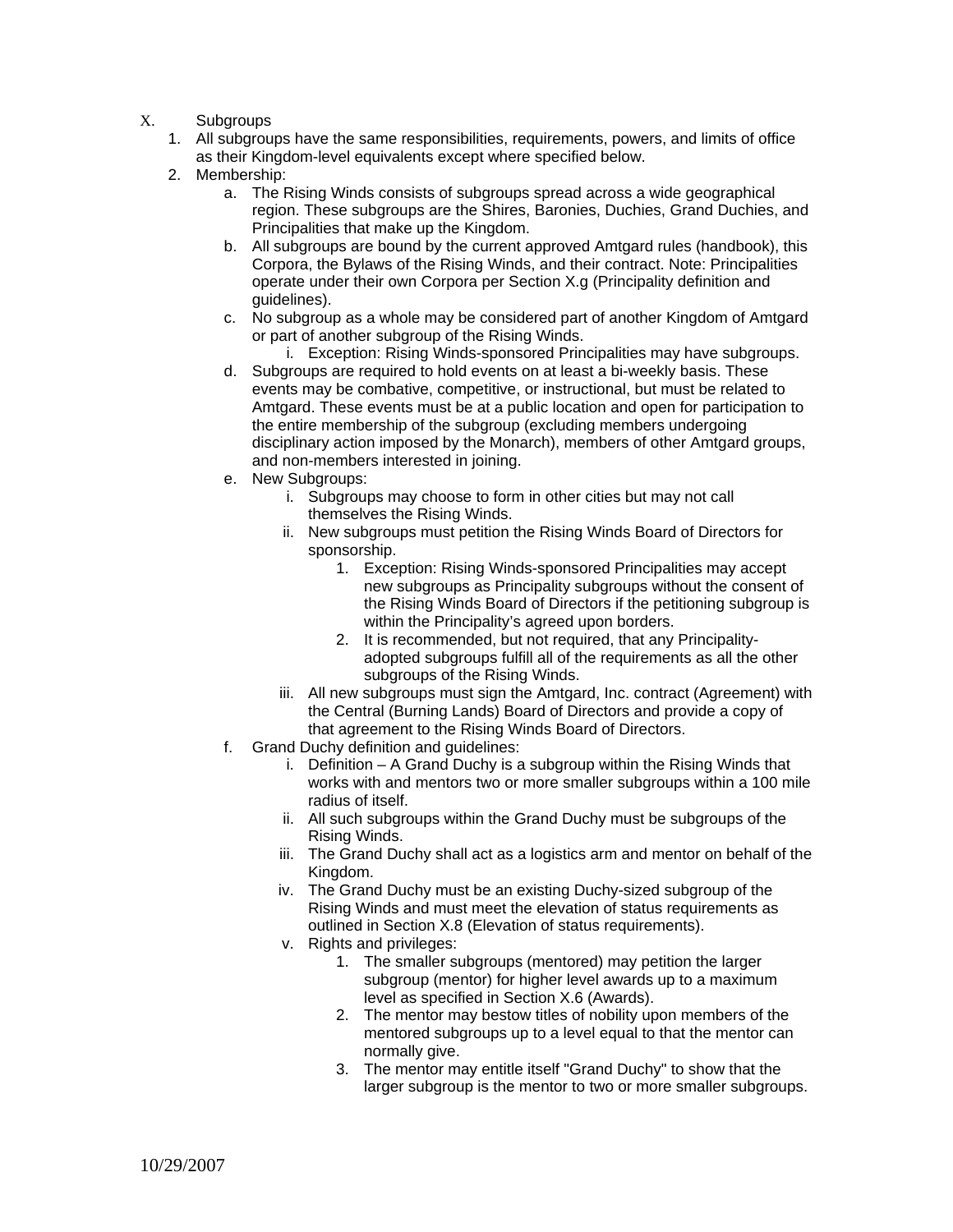- 4. Note: Grand Duchies are not confederacies. All subgroups retain distinct functionality per their subgroup status within this Corpora.
- 5. No other duties or privileges except those set forth explicitly in 1, 2, or 3, above may be wrought from becoming a Grand Duchy. The subgroups still retain all rights and privileges as a subgroup of their current level in the Rising Winds.
- g. Principality definition and guidelines:
	- i. Definition A Principality is a subgroup of the Rising Winds at least 150 miles from the Rising Winds' Kingdom Seat. A Principality is created solely for the purpose of preparing a subgroup to petition the Interkingdom Circle of Monarchs for Kingdom status.
	- ii. A Principality must operate as a Rising Winds subgroup.
	- iii. The subgroup requesting elevation to Principality must meet the elevation of status requirements for Principality as outlined in Section X.8 (Elevation of status requirements) without the support of any other subgroup.
		- 1. The subgroup requesting elevation to Principality must have a Corpora that has been approved by the Rising Winds Board of Directors.
			- a. This Corpora must contain a clause outlining a process for the Rising Winds to utilize a per-item veto on any changes to the Corpora (see below).
		- 2. This Corpora cannot be changed or modified prior to attaining Kingdom status without the approval of the Rising Winds Board of Directors.
			- a. Any changes made to a Principality Corpora must be clearly delineated by indication of what clause number is being added or changed. The Rising Winds Board of Directors has the right to veto any such addition or change in a Principality Corpora with a majority vote at the next meeting of the Rising Winds Board of Directors.
		- 3. The Principality must agree on it's borders with the Rising Winds Circle of Monarchs.
		- 4. Any additional agreements that are determined to be required for elevation to Principality that are not covered in this Corpora shall be clearly delineated in a contract signed between the Principality and the Rising Winds Board of Directors.
	- iv. A Principality and its subgroups operate solely under their own Corpora with all the rights and privileges therein. Members of a Principality may not run for office nor cast any votes at the Kingdom-level offices of the Rising Winds.
		- 1. Exception The Monarch of the Principality retains their voting seat on the Rising Winds Circle of Monarchs as the representative of the Principality.
		- 2. The Monarch of the Principality has an automatic advisory, nonvoting seat on the Rising Winds Board of Directors.
	- v. A Principality will revert to its previous subgroup size (Duchy or Grand Duchy) if any of the following conditions occur:
		- 1. twenty-four (24) months pass without elevation to Kingdom status. Should this occur the Principality shall revert to it's prior size as above at the end of the reign of the current Principality Monarch.
			- a. If this period passes without the Interkingdom Circle of Monarchs voting on the elevation of the Principality to Kingdom status, the Principality can petition the Rising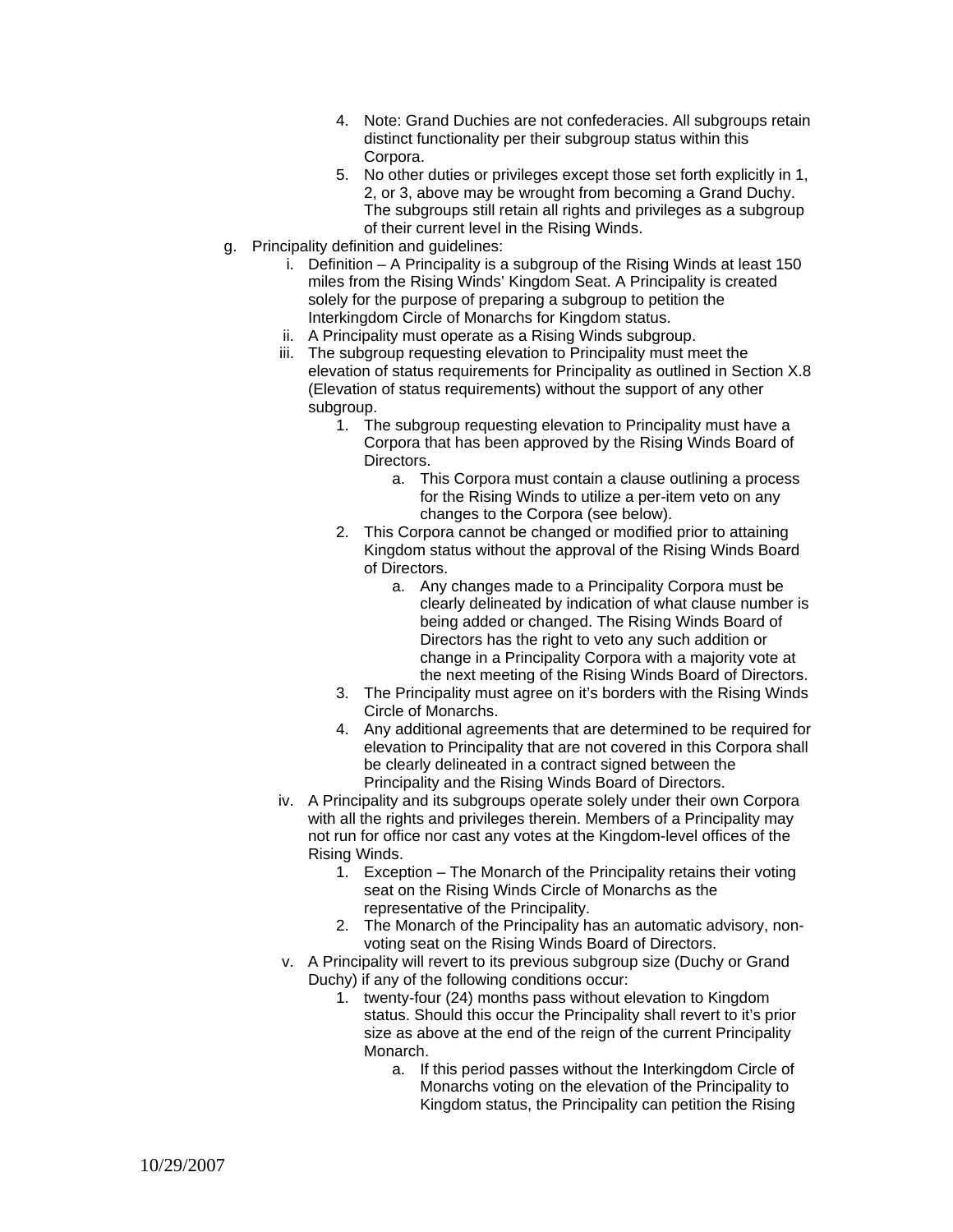Winds Circle of Monarchs to extend their Principality status for an additional thirteen (13) months. This option may only be exercised once.

2. If by majority vote the Rising Winds Board of Directors determines that the obligations of any additional agreements between the Principality and the Rising Winds Board of Directors have not been fulfilled, the Rising Winds Board of Directors can ask for a ruling on the status of the Principality at the next Rising Winds Circle of Monarchs meeting.

NOTE: Upon the dissolution of a Principality any subgroups not previously sponsored by the Rising Winds will revert to freehold status.

- 3. Officers:
	- a. Status-based Officers:
		- i. Shire: Officers consist of the four main officers (Monarch, Regent, Chancellor, and Champion).
		- ii. Barony: Officers consist of the four main officers and a head Class Guildmaster.
			- 1. The head Class Guildmaster will assume the responsibilities of all class Guildmasters for that subgroup.
		- iii. Duchy/Grand Duchy: Officers comprise all officers listed in the Corpora except the Board of Directors.
			- 1. Exception: unless a Board of Directors is required by law.
		- iv. Principality: Officers comprise all officers listed in their Corpora.
		- v. Each subgroup may decide to utilize additional officers other than those listed in the event their subgroup's population warrants it.
	- b. The following offices may not hold any other in-game office: Monarch, Regent, Chancellor, Champion, and Guildmaster of Reeves.
		- i. Should an individual in one of these positions decide to run for another office, they shall step down from their position by the Qualifications event prior to the election except in the event their position's term ends at the resolution of the election.
		- ii. A member may only declare for one of these offices at a time and may not run for any other office simultaneously.
		- iii. If the position of Regent, Chancellor, Champion, or Guildmaster of Reeves is vacant and not filled as described in this document the Monarch shall assume the responsibilities of that office.
	- c. Monarch (Sheriff, Baron, Duke, Grand Duke, Prince):
		- i. Office requirements :
			- 1. Cultural Qualifications:
				- a. Shire: 3 entries in 3 categories
				- b. Barony: 5 entries in 5 categories
				- c. Duchy: 7 entries in 7 categories
				- d. Grand Duchy: 8 entries in 7 categories
				- e. Principality: 9 entries in 7 categories
			- 2. Number of Warskill events:
				- a. Shire: 3
				- b. Barony: 5
				- c. Duchy: 7
				- d. Grand Duchy: 8
				- e. Principality: 9
		- ii. Official Powers:
			- 1. The Monarch shall have the power to resolve any issues not covered by this document. The invocation of this power must be reported to the Kingdom Monarch and Kingdom Prime Minister.
			- 2. Awards see X.6.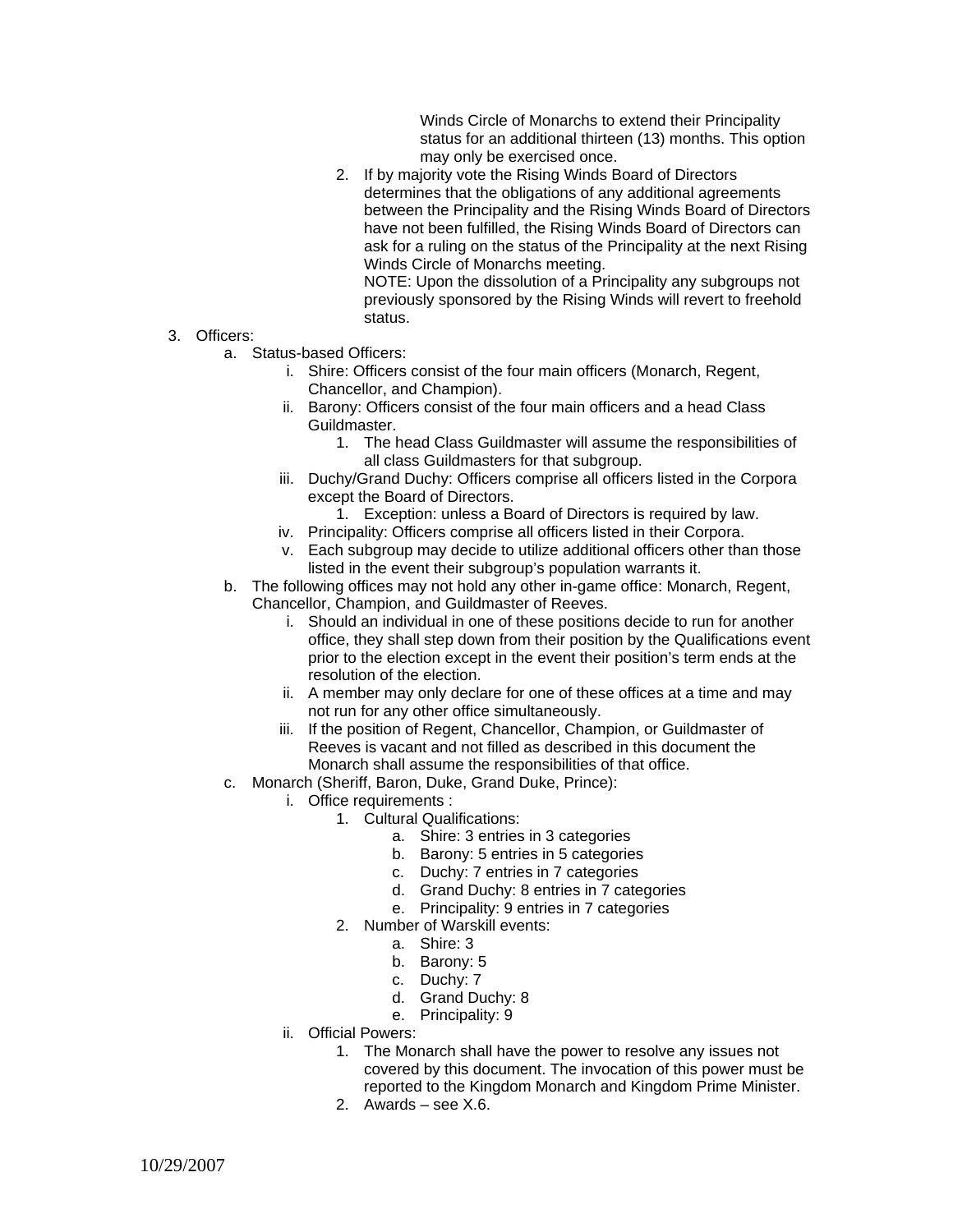- 3. The Monarch will have the power to break ties at their subgroup's Althings and non-Monarch elections.
- 4. The Monarch is not required to pay any fees or dues during his term for his subgroup.
- 5. The Monarch may receive the following title after his term is over:
	- a. Shire: Lord
	- b. Barony: Baronet
	- c. Duchy: Baron
	- d. Grand Duchy: Marquis
	- e. Principality: Count
- d. Regent:
	- i. Office requirements :
		- 1. Cultural Qualifications:
			- a. Shire: 3 entries in 3 categories
			- b. Barony: 5 entries in 5 categories
			- c. Duchy: 7 entries in 7 categories
			- d. Grand Duchy: 8 entries in 8 categories
			- e. Principality: 9 entries in 9 categories
			- 2. Number of Warskill events:
				- a. Shire: 3
				- b. Barony: 5
				- c. Duchy: 7
				- d. Grand Duchy: 8
				- e. Principality: 9
	- ii. Official Powers:
		- 1. Awards see X.6.
		- 2. The Regent is not required to pay any fees or dues during his term for his subgroup.
		- 3. The Regent may receive the following title after his term is over:
			- a. Shire: Master
			- b. Barony: Lord
			- c. Duchy: Baronet
			- d. Grand Duchy: Baron
			- e. Principality: Marquis
- e. Chancellor:
	- i. Office responsibilities:
		- 1. The Chancellor must keep records of attendance and of active members.
		- 2. The Chancellor must keep the member information files on all members up to date.
		- 3. The Chancellor is responsible for providing rulebooks and newsletters to the populace.
		- 4. The Chancellor shall be responsible for forwarding attendance records, dues information, and receipts for dues to the Rising Winds Prime Minister in a timely fashion.
	- ii. Official powers:
		- 1. The Chancellor is not required to pay any fees or dues during his term for his subgroup.
		- 2. The Chancellor may receive the following title after his/her term is over:
			- a. Shire: Esquire
			- b. Barony: Master
			- c. Duchy: Lord
			- d. Grand Duchy: Baronet
			- e. Principality: Baronet